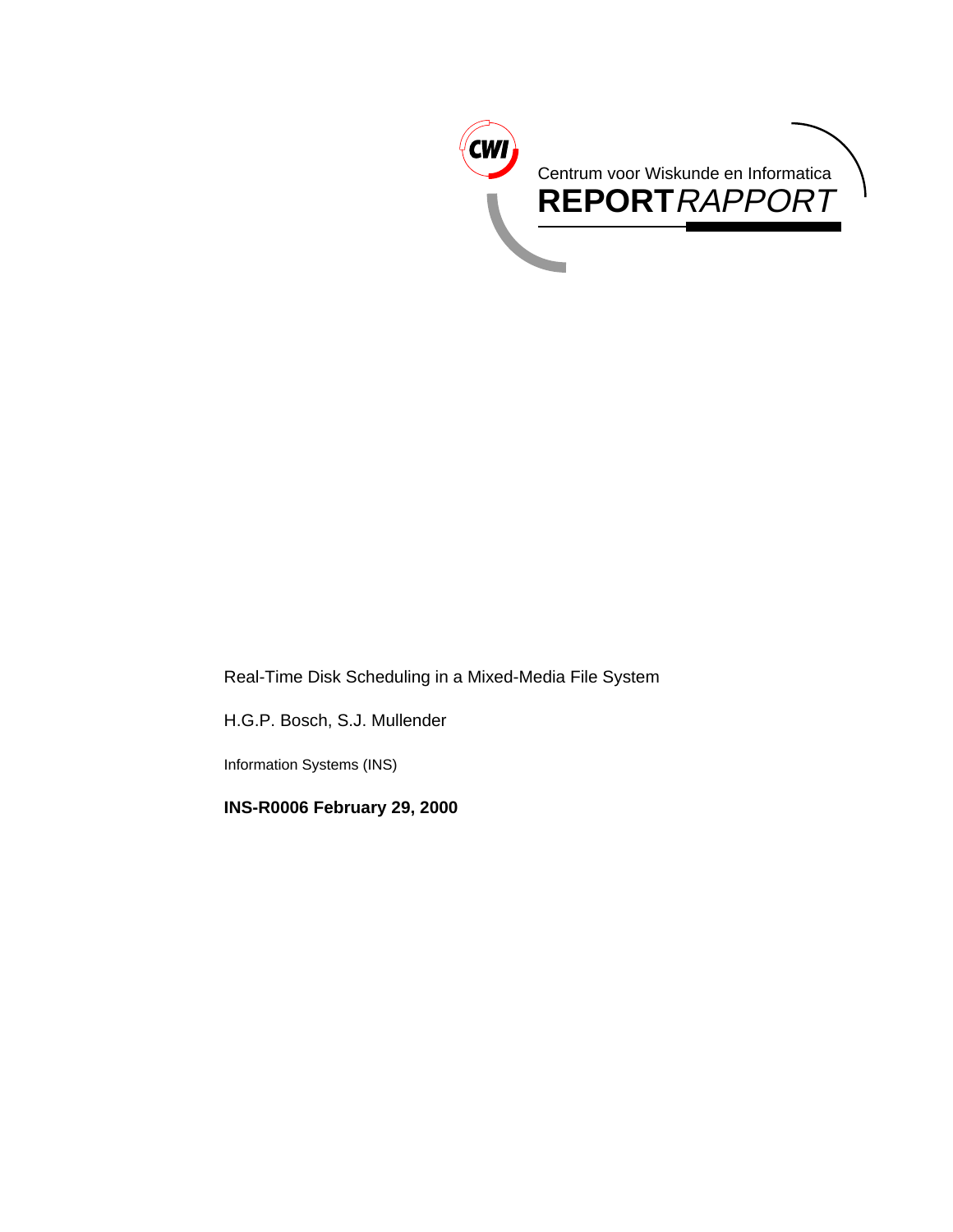Report INS-R0006 ISSN 1386-3681

CWI P.O. Box 94079 1090 GB Amsterdam The Netherlands

CWI is the National Research Institute for Mathematics and Computer Science. CWI is part of the Stichting Mathematisch Centrum (SMC), the Dutch foundation for promotion of mathematics and computer science and their applications.

SMC is sponsored by the Netherlands Organization for Scientific Research (NWO). CWI is a member of ERCIM, the European Research Consortium for Informatics and Mathematics.

Copyright © Stichting Mathematisch Centrum P.O. Box 94079, 1090 GB Amsterdam (NL) Kruislaan 413, 1098 SJ Amsterdam (NL) Telephone +31 20 592 9333 Telefax +31 20 592 4199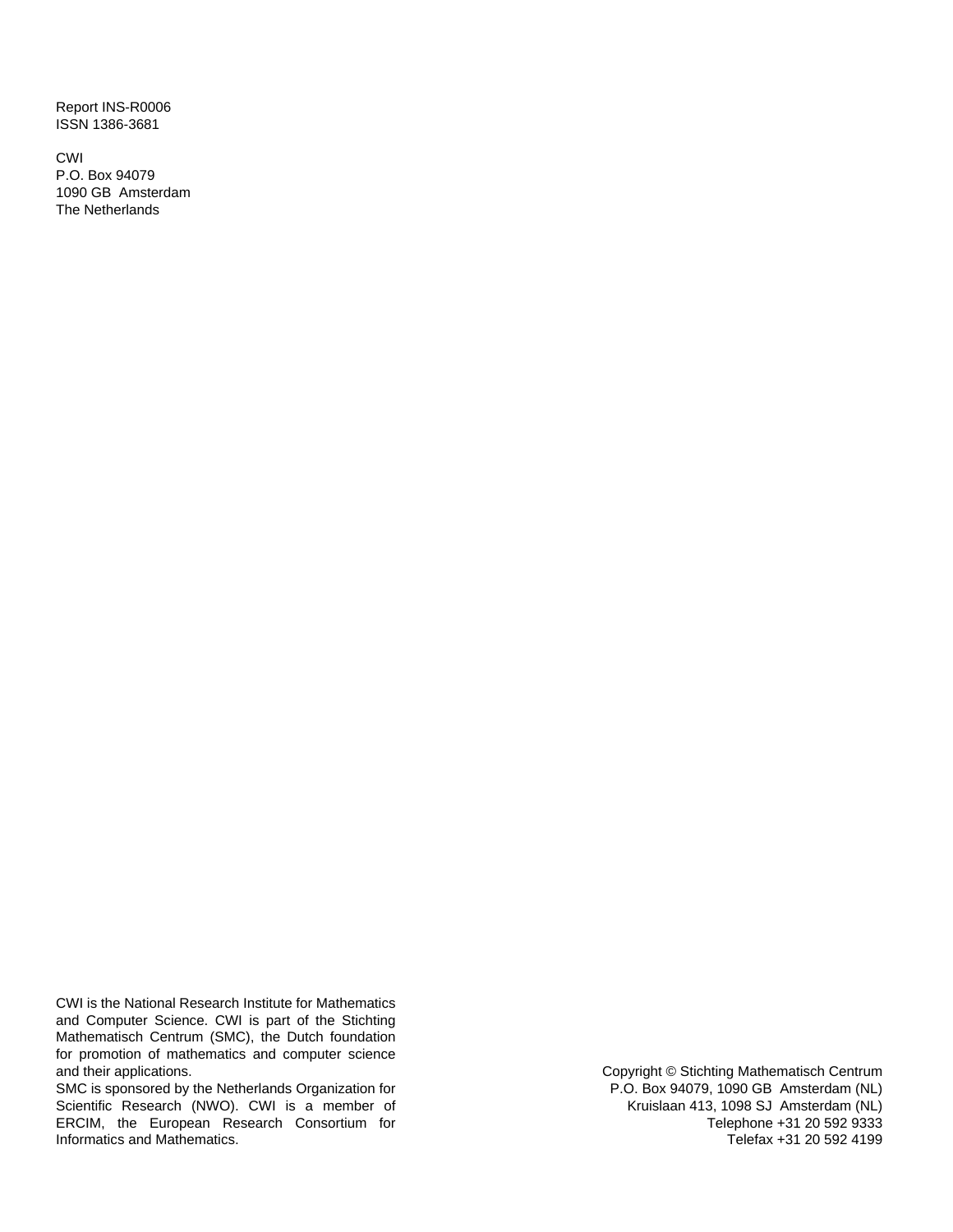# Real-Time Disk Scheduling in <sup>a</sup> Mixed-Media File System

Peter Bosch  $CMI$ 

P.O. Box 94079, 1090 GB Amsterdam, The Netherlands

## Sape J. Mullender

University of Twente P.O. Box 217, 7500 AE Enschede, The Netherlands

#### ABSTRACT

This paper presents our real-time disk scheduler called the  $\Delta L$  scheduler, which optimizes unscheduled besteffort disk requests by giving priority to best-effort disk requests while meeting real-time request deadlines. Our scheduler tries to execute real-time disk requests as much as possible in the background. Only when real-time request deadlines are endangered, our scheduler gives priority to real-time disk requests. The  $\Delta L$  disk scheduler is part of our mixed-media file system called Clockwise.

An essential part of our work are extensive and detailed raw disk performance measurements. These raw performance measurements are used by the  $\Delta L$  disk scheduler for its real-time schedulability analysis and to decide whether scheduling a best-effort request before a real-time request violates real-time constraints.

Further, the raw performance measurements are used by a Clockwise off-line simulator where a number of different disk schedulers are compared. We compare the  $\Delta L$  scheduler with a prioritizing *Latest Start Time* (LST) scheduler and non-prioritizing EDF scheduler. The  $\Delta L$  scheduler is comparable to LST in achieving low latencies for best-effort requests under light to moderate real-time loads and better in achieving low latencies for best-effort requests for extreme real-time loads. The simulator is calibrated to an actual Clockwise.

Clockwise runs on a 200 MHz Pentium-Pro based PC with PCI bus, multiple SCSI controllers and disks on Linux 2.2.x and the Nemesis kernel. Clockwise's performance is dictated by the hardware: all available bandwidth can be committed to real-time streams, provided hardware overloads do not occur.

1991 ACM Computing Classication System: Input/Output devices (B.4.2), Performance analysis and design aids (B.4.4), Performance of systems (C.4), File system management (D.4.3), Organization and Design (D.4.7), Performance (D.4.8)

Keywords and Phrases: Real-time storage systems, best-effort workload, real-time scheduling

### 1. INTRODUCTION

Future file systems will store a mixed-media data set: a mixture of data accessed by real-time applications and those that only require delivery or storage of data – so called best-effort applications. Examples of such systems are web servers with digital audio and video and ordinary web pages, multi-media databases, and ordinary workstations that are used for VCR functionality and MP-3 playback while they are also used for ordinary text-processing tasks.

Scheduling disk activity for a mixed workload is a challenging problem. While the basic issues of scheduling real-time traffic have been addressed, this has usually been at the expense of best-effort traffic – which is an important component of a mixed workload. We have found that giving priority to best-effort requests over real-time requests in such a way that real-time requests do not miss their deadlines, significantly improves the latency of the best-effort requests compared to non-prioritizing scheduling techniques. We argue that when slack time is available in the schedule – *i.e.*, there is time between *any* end of real-time request invocation and its deadline – best-effort requests need to run *before* the real-time requests.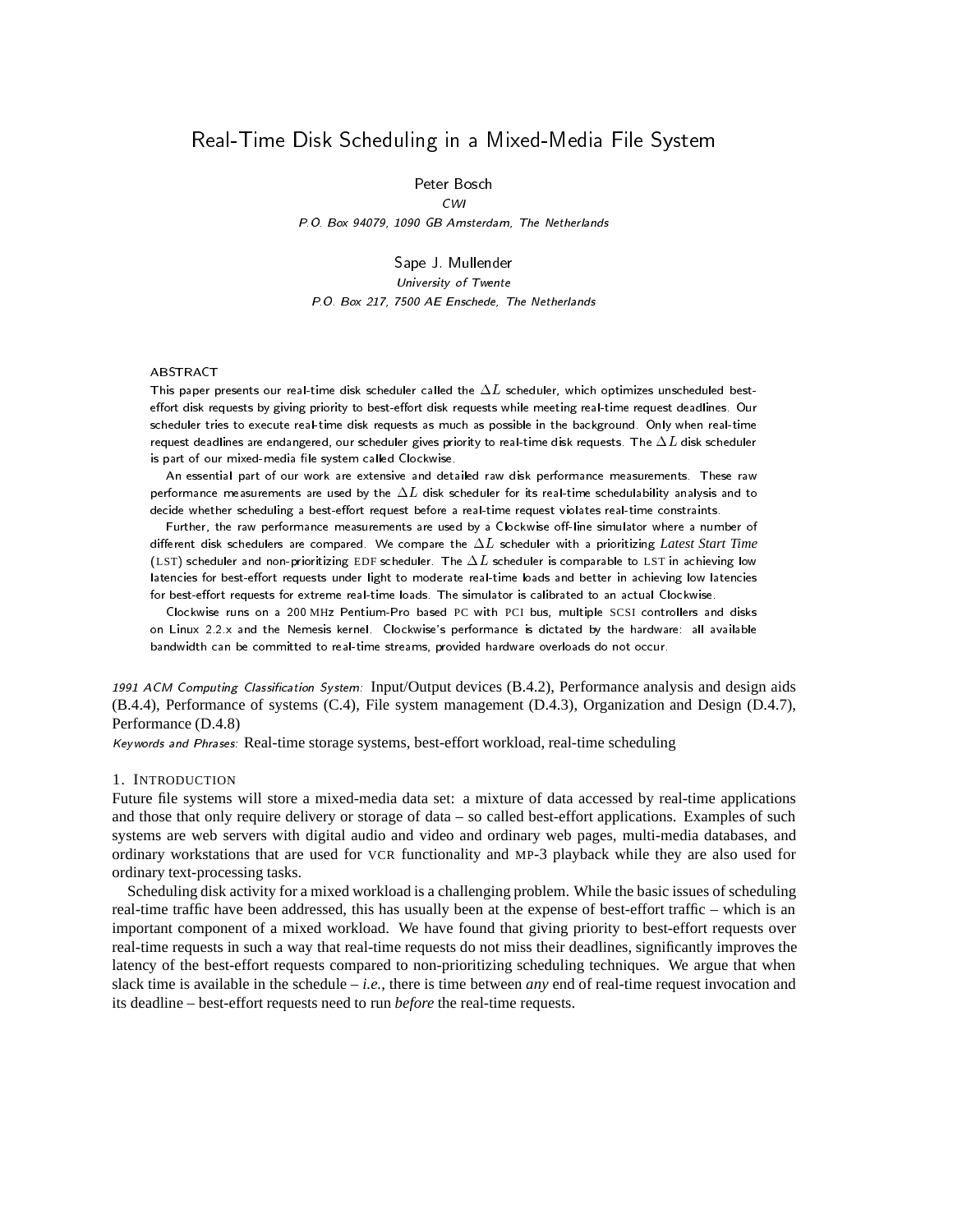We have developed a disk scheduler called the  $\Delta L$  disk scheduler that uses schedule slack time to prioritize best-effort requests while guaranteeing real-time deadlines. This disk scheduler pre-calculates the amount of schedule slack time and based on this slack time the scheduler decides if executing a best-effort request before a real-time request violates real-time constraints. If not, the best-effort request is given priority. Our disk scheduler is a non-preemptive disk scheduler because disks cannot be preempted once they have started executing a disk request. We have integrated the  $\Delta L$  disk scheduler in the Clockwise file system.

Real-time applications demand that data is stored or retrieved in a timely manner: data is produced or consumed at a specific determined rate and the file server must keep up with it. Video and audio data are obvious and common examples: an MPEG-2 video stream can be compressed so that it requires a continuous data stream of 8,Mb/s. When 1,MB buffers are used by an MPEG player, the storage system must provide an MPEG-2 buffer every second.

Best-effort applications are applications that have no timing requirements; however, particularly on (synchronous) read and write operations, applications usually block until the data is delivered. Reducing the latency of best-effort file operations, therefore, has an immediate and obvious effect on overall system performance. If, for example, a Linux EXT2 file system is scheduled concurrently with a number of real-time video and/or audio data streams, then a scheduler that gives priority to best-effort disk requests without causing real-time deadline misses, gives a better performance compared to a scheduler that does not prioritize such best-effort disk requests. Our  $\Delta L$  disk scheduler prioritizes best-effort disk requests when real-time deadlines are not jeopardized.

To build a mixed-media file system, with support for real-time and best-effort data requests, the file server's disks must be scheduled with real-time guarantees. If real-time behavior is not guaranteed, applications can never rely on the on-time availability of data. Given that one of the target applications is audio and video recording and playback, client caching and write buffering may lessen the real-time scheduling requirements. However, we argue for true real-time service to minimize the amount of buffering that is required in the client and the server and to reduce start-up latency.

Real-time disk scheduling is a particularly interesting problem for real-time file servers, because disk operations are not pre-emptable while most real-time scheduling techniques rely on the pre-emptability of a resource. Once a disk request has started, it cannot be interrupted to service a higher-priority request first and continue later. Although it is possible in theory to break off a disk request, do another request and restart the original request, our experience indicates that most SCSI controllers do not react kindly to such treatment and require a total shutdown and restart before they will do useful work again.

Real-time streams are characterized by the interval between read and write transfers, *i.e.* their *period* <sup>T</sup> , and the duration of a stream request, the *service time*, C. Given n streams with periods  $T_1, \ldots, T_n$  and service times  $C_1,\ldots,C_n$ , the *utilization* imposed by these streams on the system is expressed as  $U = \sum_{i=1}^n C_i/T_i$ .

Jeffay *et al.* [12] already proved that when a collection of n streams, sorted in order of ascending  $T_i$ , is non-preemptively schedulable then the following two conditions are fulfilled:

$$
U \le 1\tag{1.1}
$$

$$
\forall i, 1 < i \leq n; \forall L, T_1 < L < T_i; L \geq C_i + \sum_{j=1}^{i-1} \left\lfloor \frac{L-1}{T_j} \right\rfloor C_j \tag{1.2}
$$

The first condition merely states that the aggregate load may not exceed the available capacity. This condition is identical to Liu and Layland's preemptive EDF scheduling test [16]. The second says that for every interval of length L starting one unit of time after the start of task i, there must be capacity to run task i itself (minus the one time unit) and all tasks with periods less than  $L$  the required number of times.

They further showed that, if a collection of tasks is schedulable, then it is always non-preemptively schedulable using a deadline-dynamic scheduling algorithm (*e.g.* EDF scheduling). Thus, provided a collection of real-time tasks remains within its specification (*i.e.*, no task  $i$  needs to run more frequently than  $T_i$  or uses more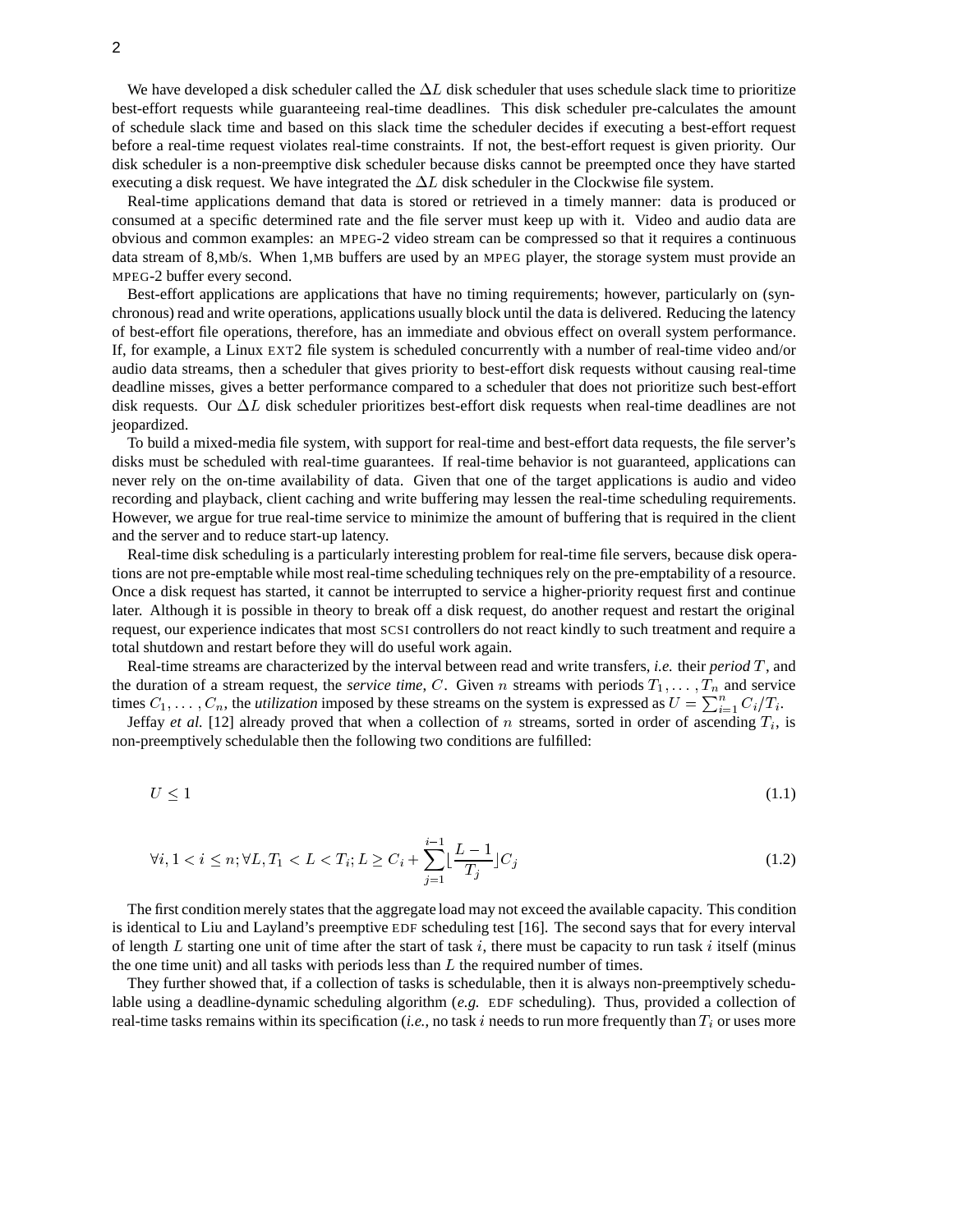than  $C_i$  resources when it runs) and, provided tests 1.1 and 1.2 are passed, an EDF scheduler does not cause requests to miss their deadlines.

What makes the application of these rules tricky is that the rules do not take (unscheduled) best-effort traffic into account. The scheduling theory that is presented in this paper addresses this problem: how to schedule best-effort requests in slack time with a non-preemptively scheduled disk.

The usage of slack time to execute best-effort jobs in a real-time system has been used in other solutions as well. Buttazzo [6] and Lehoczky [13] describe the concept of real-time servers. The sole purpose of these servers is to run periodically and to execute pending a-periodic requests. In fact, Lehoczky's slack-time stealing algorithm is a method to execute a-periodic tasks in a fixed-priority preemptive environment as quickly as is possible. The *Earliest Deadline Late* (EDL) [7] algorithm can be considered a deadline-dynamic version of the slack-time stealing algorithm. Our approach is similar, except that we consider non-preemptively scheduled resources (*e.g.* a disk).

Another approach is to schedule a mixed load through a round-based disk scheduler, such as is done in the Tiger system [3, 4]. In a round-based disk scheduler each task is serviced every round. However, we feel that round-based disk schedulers are too inflexible for our purposes. If a task misses its round, it needs to wait a full round period before it is serviced again. A deadline-dynamic scheduler, instead, makes sure that a request can be released and serviced before its deadline if the actual task period is larger or equal than the period with which a task is admitted. This means that with this type of scheduling, one does not need to wait a full round before a task can be serviced again and is therefore more flexible.

Also, the use of a deadline-dynamic disk scheduler is not new. The Symphony file system [20] is a mixedmedia file system that is capable of storing continuous-media and best-effort data on the same set of disks. Symphony's disk scheduler Cello [21] is a two level disk scheduler, where the main class-independent scheduler employs a *First Come First Serve* (FCFS) scheduling policy and a number of class dependent disk schedulers schedule requests according to the application's needs. Several class schedulers exist, which order requests for best-effort traffic, optimize for periodic/aperiodic traffic and for throughput intensive applications.

Requests move from the class dependent queues to the class-independent queue in several ways. The periodic and aperiodic requests move to the class independent queue in a just-in-time manner: requests are first ordered in scan-EDF order [17] in the periodic/aperiodic request queues and are then moved to the class independent queue at their latest start time.

The class dependent best-effort scheduler in Symphony uses a slack-time stealing policy to find the earliest execution time for the best-effort request. This scheduler inserts the best-effort request into the classindependent queue whenever it finds slack time in the class independent queue. Slack time is identified when the disk idles or when a real-time request can be postponed for the duration of the best-effort request without missing a deadline.

Executing Symphony's *Just In Time* (JIT) scheduler to schedule a mixed load may lead to deadline misses. Consider, for example, that Symphony schedules a real-time task with a period <sup>T</sup> of 200 ms and in every period the task needs to read 1 MB worth of data from a Quantum Atlas-II disk. This operation takes approximately 120 ms in the outer zone. If at time  $t = 0$  a best-effort job is started with a service time of  $> 80$  ms and at  $t = 1$ the real-time job enters the system, the real-time job misses a deadline. The situation worsens, of course, when there are more real-time tasks in the system.

Another approach is taken by the *User-Safe Disk* (USD) [2, 1]. USD partitions the available disk bandwidth in a number of data streams that use the disk. Each stream requests a certain *Quality of Service* (QoS) from the disk, which, when the request succeeds, 'hands' the disk bandwidth to the stream. The novelty of USD's approach is that each application is given a guaranteed data stream to or from a disk with which it can do whatever it wants. When multiple streams use USD concurrently, USD schedules the requests through an EDF scheduler [2, 1, 10].

However, since USD's schedulability test does not consider the case that disk requests cannot be preempted – it only uses (1.1) as a schedulability test – USD cannot guarantee that it meets request deadlines. However, this was never a design goal of USD, nor is it considered to be a problem [10]. Instead USD relies on read-ahead and write-behind techniques to deal with an occasional deadline miss.

There exist many other disk scheduling systems, but these do not have direct relevance to the problem we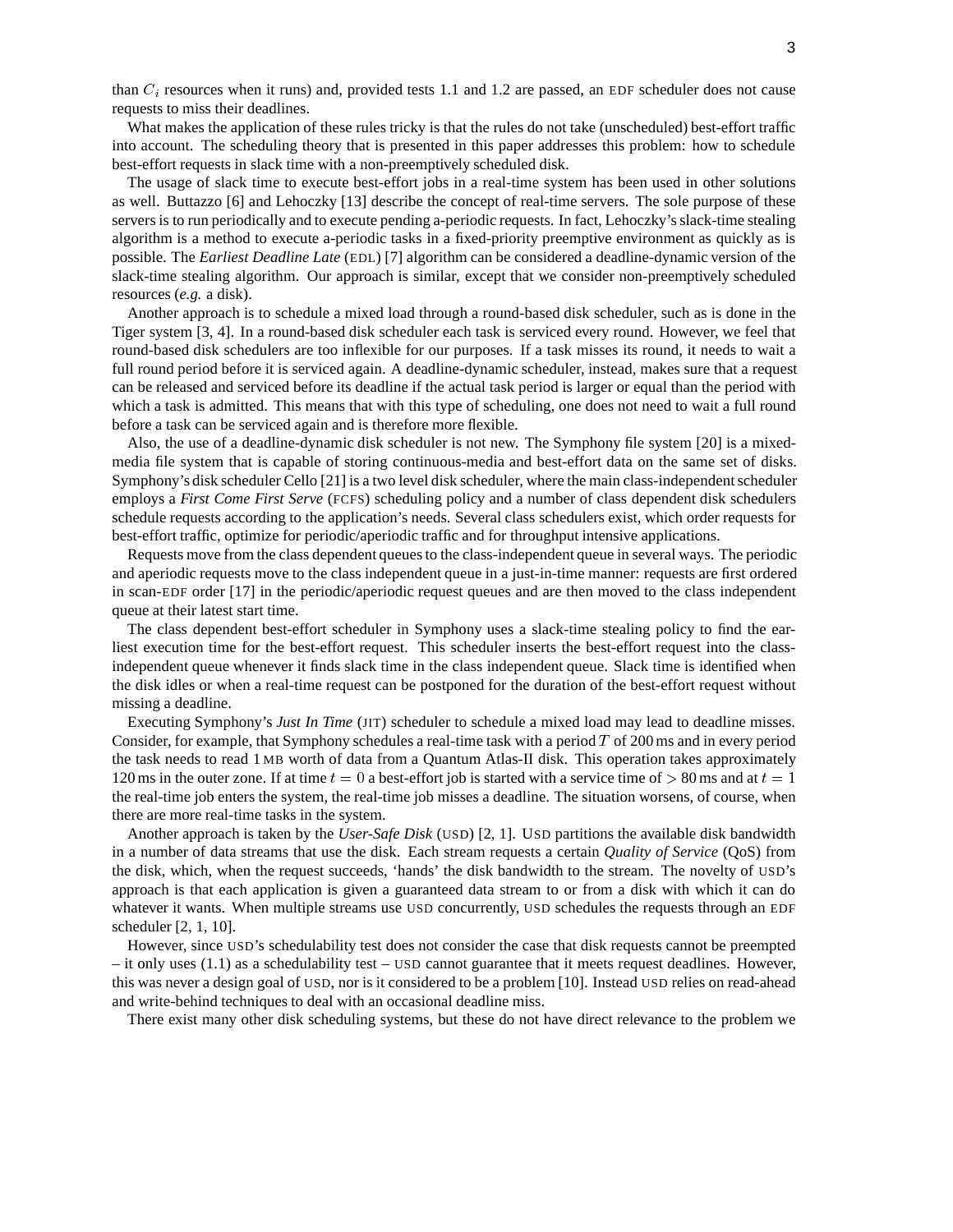are describing in this paper. For an overview of these other systems, see Chapter 2 of Bosch [5].

In this paper we start by describing Clockwise, our mixed-media file system. The  $\Delta L$  disk scheduling technique has been integrated into this file system. Next, we describe the  $\Delta L$  scheduler in detail and we present an overview of the measurements we have performed. For an in-depth description of our approach, see Bosch [5].

#### 2. CLOCKWISE

For our real-time disk scheduling work, we use Clockwise as storage platform. Clockwise is a storage system that is used for the storage and retrieval of real-time continuous-media data and best-effort conventional filesystem data. The real-time continuous-media part of the service is used to implement the digital equivalent of a home VCR for a group of people, the best-effort part is primarily used to store conventional UNIX (*e.g.* Linux EXT2) file systems.

Clockwise was first designed and implemented on the Nemesis operating system, a continuous-media kernel  $[15, 23, 14]$  that is developed as part of the Pegasus project.<sup>1</sup> Nemesis is conceived from the outset as a platform for experimenting with continuous-media storage, scheduling and achieving high throughput on commodity hardware. Nemesis is a vertically oriented *Single Address Space Operating System* (SASOS), which goes at great length to account resource usage to the domain (*i.e.* a Nemesis process) that causes the usage. Nemesis schedules resources explicitly [18, 2] to guarantee QoS to continuous-media applications that run on a Nemesis machine.

We also implemented a Linux version of our system, but Linux lacks the real-time capabilities of Nemesis. Accurate disk service times are required to schedule a disk in a real-time manner. Since both Clockwise and the disk driver are scheduled by the CPU, it is important to know how much CPU scheduling influences service times. For Nemesis we know these timings, for Linux we do not. However, we run the scheduling tasks under the SCHED FIFO real-time scheduling regime with the hope that CPU scheduling overhead is minimal. We are planning a proper CPU scheduling regime for Linux based on the Nemesis way of scheduling.

Both the Nemesis and Linux version of Clockwise are structured similarly. Figure 1 shows an overview of Clockwise. Clockwise is a layer between the operating system kernel and the kernel's device drivers. All I/O needs to pass through Clockwise, which on its turns schedules the requests with our  $\Delta L$  scheduler on the real disk drivers. In the Figure, Clockwise schedules two SCSI strings, each with two disks. The Linux version of Clockwise is implemented as a pseudo disk device driver, and Linux does not notice at all that it is not communicating with a real disk driver. Lastly, Clockwise provides an external interface to set real-time scheduling parameters.

Clockwise itself consists of two major parts: storage space maintenance in data structures called dynamic partitions and the  $\Delta L$  disk scheduler. This section describes dynamic partitions, disk scheduling is described in Section 3.

#### *2.1 Dynamic partitions*

The key data structure in Clockwise is a *dynamic partition*. A dynamic partition is an ordered list of *blocks* that are possibly stored on more than a single disk. The block size is definable, but we have always used blocks of one megabyte2; this size is chosen to achieve a reasonable balance between the time it takes to *seek* to a block  $(\pm 10\%)$  and the time it takes to *read* or *write* it  $(\pm 90\%)$ . Dynamic partitions are *dynamic* because they can grow or shrink dynamically and the structure of dynamic partitions can be altered after a dynamic partition has been created. Dynamic partitions are similar to partition organization of Loge [9], Logical Disk [8], Veritas' Volume Manager [22], or CrosStor's subdivisions [11].

From a user perspective a dynamic partition behaves like a standard raw disk partition. It is implemented by a (possibly long) list of disk sectors. Internally, however, logically consecutive disk blocks can be located at different parts of one or more disks. The advantage of this approach is that without having to change existing

<sup>&</sup>lt;sup>1</sup>The Pegasus Project is a project, initially of the Universities of Twente and Cambridge, now also of the University of Glasgow, the Swedish Institute of Computer Science, and Cytrix/APM Ltd., supported by the European Union's ESPRIT Programme through BRA project 6586 (1992 – 1995) and LTR project 21917 (1996 – 1999).

<sup>&</sup>lt;sup>2</sup>Note that dynamic partitions can be accessed with any block size, but the disk block size is fixed.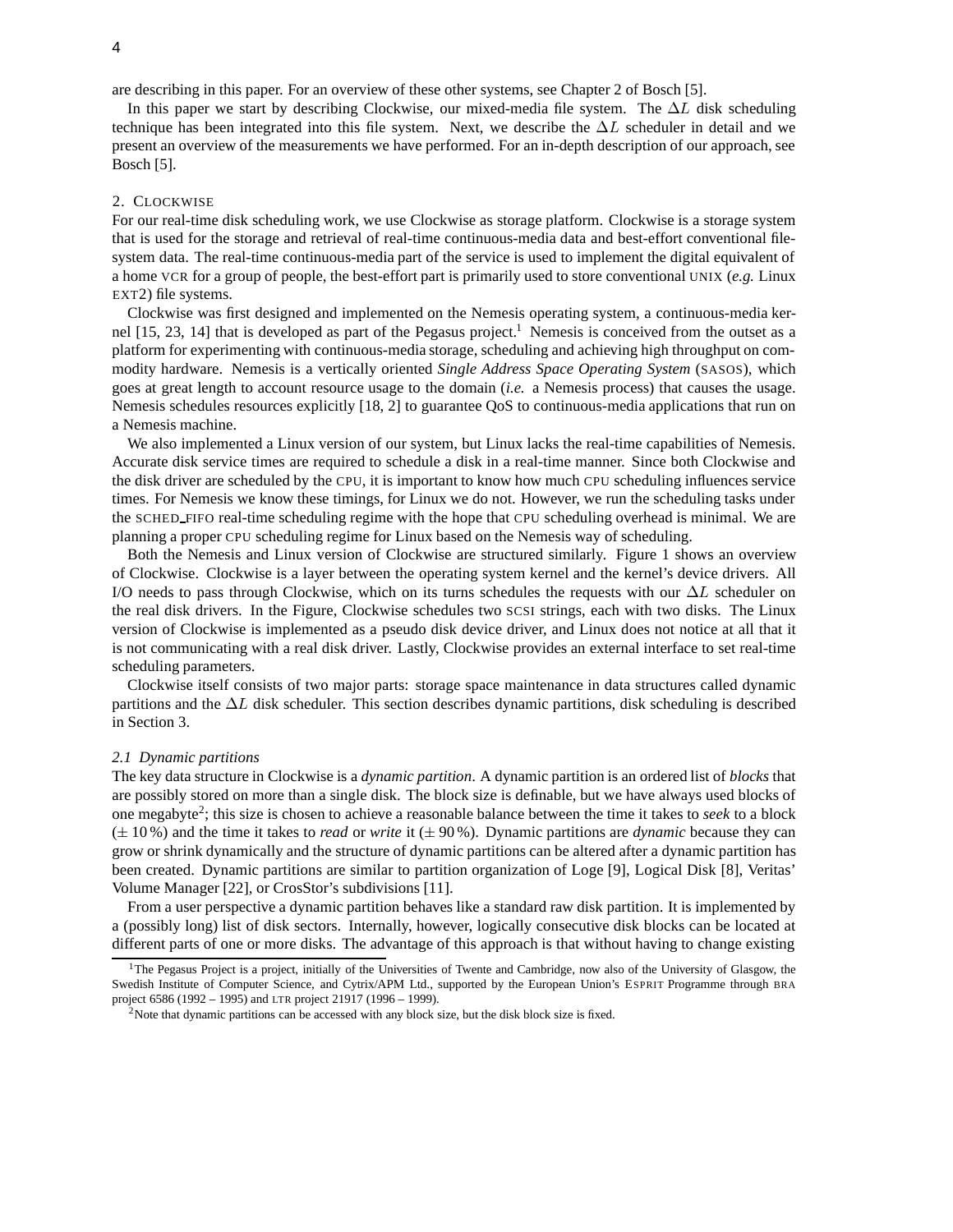

Figure 1: Clockwise structure.

applications, such applications can use multiple disks simultaneously or a dynamic partition can be reorganized later for performance reasons.

We have elected to use a dynamic partition to hold a single media file or a best-effort *file system*. This allows an audio or video file to be read from, or written to disk efficiently, and it prevents wasting space for best-effort files. An extra advantage of mapping a best-effort file system to a dynamic partition is that it allows us to use existing file-system code.

Since dynamic partitions can grow and shrink in size, one does not have to be careful in requesting a dynamic partition when a new media file is recorded. A dynamic partition that is too large can be shrunk after the media file has been recorded. When a recording application finds out that is has not reserved enough disk space for a new media file, it can enlarge the dynamic partition during recording as long as the newly allocated blocks are located on the same zone and disk as the already allocated blocks.

### *2.2 Clockwise applications*

When a dynamic partition is opened, a *resource reservation* can be made. Clockwise schedules operations according to the reservations they belong to. Opening a dynamic partition fails when the aforementioned admission test indicates that there are insufficient resources to grant the required reservation – admitting the new stream would violate guarantees to already admitted streams. Best-effort opens do not require a reservation. Clockwise presents an API that allows the applications to create a dynamic partition, to read/write data from one (synchronously or a-synchronously), to set the size (making the dynamic partition grow or shrink), or to reorganize the layout of the dynamic partition on the set of disks. Read and write operations with reservations are scheduled in real time, the other operations are always carried out on a best-effort basis.

Currently two applications make extensive use of Clockwise: UNIX file systems and continuous-media applications. The UNIX file systems are simply formatted in dynamic partitions. Before a UNIX file system can be formatted, one allocates an empty dynamic partition on one more disks depending on the required bandwidth and a new UNIX file system is simply formatted in a dynamic partition through utilities like *mkfs(8)*.

Media applications usually read and write dynamic partitions with a standard block of a megabyte at a time, but they do not have to. For compressed audio with a bandwidth of 10 KB/s or so, using megabyte blocks would be wasteful of memory. Clockwise supports best-effort and real-time operations on all block sizes that are a multiple of the disk's sector size. Since dynamic partitions can be addressed a-synchronously, a process with a single thread of control (such as is the case under most UNIX implementations) can be used to implement double buffering.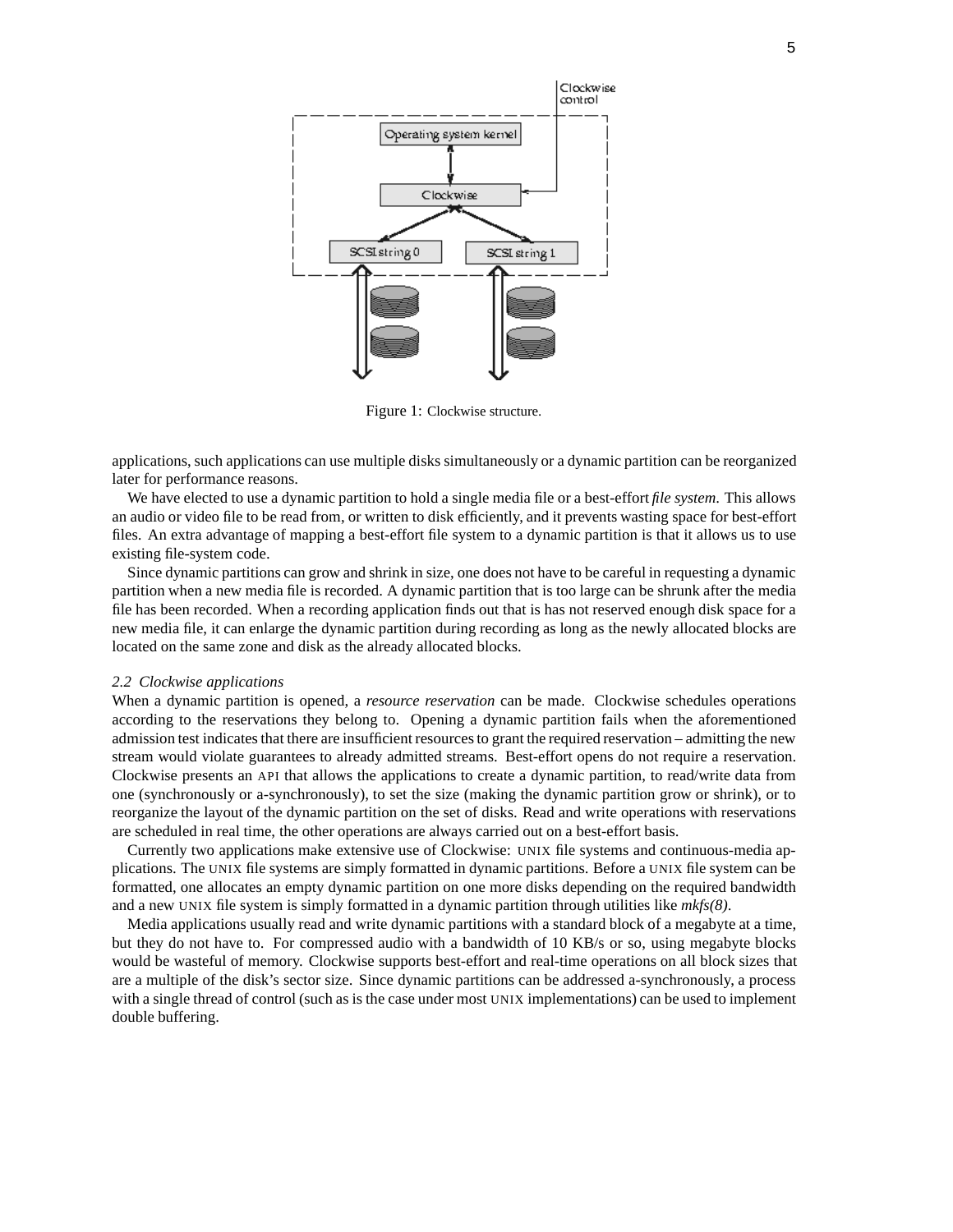### 3. THE  $\Delta L$  SCHEDULER

Disk requests are scheduled by Clockwise through the  $\Delta L$  scheduler. This scheduler consists of two parts: Jeffay *et al.*'s nonpreemptive resource scheduler and a number of extensions that allow the prioritized scheduling of best-effort requests.

## *3.1 Real-time request scheduling*

Clockwise applications can request periodic service by specifying a set of QoS parameters. For Clockwise the QoS parameters are user bandwidth, block size, dynamic partition range and time span. The bandwidth parameter corresponds to the expected or actual stream bandwidth and the block size parameter depends on the application itself (*i.e.*, it depends on the size of the user application's buffer). The dynamic partition range describes which part of the dynamic partition needs to be scheduled with real-time guarantees and the time span describes when in time the requests need to be scheduled. The latter parameters are important to deal with dynamic partitions that are distributed to multiple disks. Consider a dynamic partition that is stored on disk  $j$ and k. The first n blocks are on disk j and disk k holds the remaining m blocks. An application can request real-time bandwidth on disk j for the duration of n blocks, and request bandwidth in advance for disk  $k$  to playback the *n*'th to the  $(n + m)$ 'th block.

Clockwise converts the requested bandwidth  $B_i$  and block size  $b_i$  to a task period  $T_i$  and service time  $C_i$ . The task period  $T_i$  is calculated as follows:  $T_i = b_i/B_i$ . To determine the worst-case request service time  $C_i$ , Clockwise needs to know the layout of data on disk before it can decide if a request is schedulable. Clockwise determines  $C_i$  for an application by analyzing the layout of the dynamic partition for which real-time data transfers are requested and by combining this information with the user block size  $b_i$ . The service time for a transfer from a dynamic partition is built up from three components: the worst-case seek time, the worst-case data service time and an extra rotational delay.

The worst-case seek and data service times are either pre-measured or determined by the physical parameters of a disk. Pre-measurements are performed separately from Clockwise: before a disk is integrated in a Clockwise system, its I/O behavior and its influence on the performance of other disks is analyzed. Based on this analysis, scheduling parameters are derived for Clockwise. Chapter 4 of Bosch [5] elaborates on the pre-measurements.

We learned that pre-measurements are vital: it is often difficult to predict service times for a block size by just analyzing the physical parameters of a disk. The Quantum Atlas-II, for example, can easily overload a Fast SCSI-2 bus for which it is designed, and the Seagate Cheetah has a 'funny' track on the last head of each 16th cylinder. Both peculiarities only show up through actual measurements.

When a multi-disk dynamic partition is used for real-time transfers, each participating disk needs to admit a part of the new task. Clockwise determines the period  $T_i$  for each participating disk separately based on the layout of the data inside the dynamic partition and the requested dynamic partition range. Next, it executes the schedulability test for each of the disks. If any of the participating disks fails to admit its part of the new task, Clockwise cannot guarantee schedulability according to the presented QoS parameters. It rejects the entire real-time task.

Once Clockwise has admitted a real-time task on all participating disks, it guarantees to meet all task request deadlines provided: (1) the actual service time is less than or equal to the pre-calculated (worst-case) service time  $C_i$  and (2) the application's actual request period is more than or equal to the requested period  $T_i$ . The first condition mainly depends on the quality of the service-time prediction. Meeting the second condition means that the application must not *release* an I/O request before the deadline of a previous request.

When a real-time application issues an I/O request, Clockwise assigns a release time and deadline to the request. The release time is set to the time Clockwise expected the request, or the time at which the request is released, whichever is later. When requests arrive too slowly (*i.e.*, the application does not use all of its allocated resources), idle time is introduced in the schedule. When requests arrive too quickly, release times are assigned that are based on the expected release time and such requests are scheduled to be executed in the future. The deadline of a request is calculated through the assigned release time and the task's period  $T_i$  for the disk servicing the request.

Clockwise schedules the released requests through an EDF scheduler. A released request is inserted in an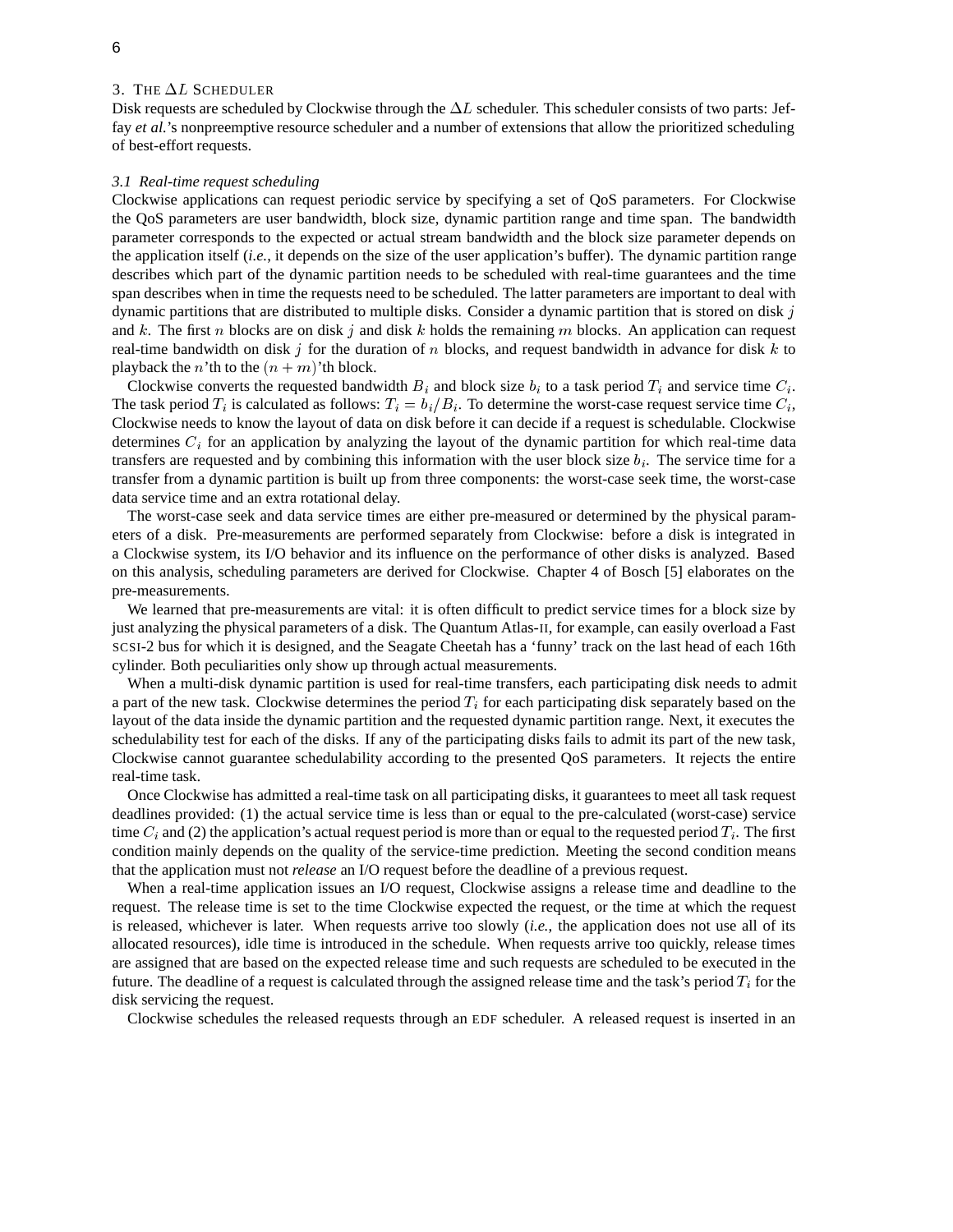EDF ordered queue and Clockwise extracts the first request from the queue that has been released. Requests that are not yet released (*i.e.*, have future release times) can only be serviced on a best-effort basis.

### *3.2 Slack-time scheduling*

Best-effort requests are requests that have no release time and deadline associated with them and tasks that generate best-effort requests are not considered by Clockwise's schedulability analysis. Real-time requests that are scheduled to be executed in the future are also considered best-effort requests. Best-effort requests are scheduled by Clockwise in so-called *schedule slack time*: either idle time or before real-time requests when there are guaranteed not to miss a deadline by the insertion.

The Clockwise  $\Delta L$  scheduler pre-calculates the minimum schedule slack-time from Jeffay's non-preemptive schedulability test. This slack time, called  $\Delta L$ , is the minimum time between the end of any executed realtime request and its deadline. Since this  $\Delta L$  is available *after* each request, it can also be applied *before* each real-time request. Best-effort requests are executed before real-time requests if they need less than the available slack time,  $\Delta L$ .

 $\Delta L$  is defined as follows:

**Definition 1.** Assume a task set  $\tau_1 \ldots \tau_n$  is sorted in non-decreasing order by period.  $\Delta L$ , the slack time of *each real-time request, is defined by:*

$$
M(L) = L - \sum_{j=1}^{n} \lfloor \frac{L}{T_j} \rfloor C_j
$$
  
\n
$$
\Delta L_m = \min_{T_1 \le L \le T_n} M
$$
  
\n
$$
Q(i, L) = L - (C_i + \sum_{j=1}^{i-1} \lfloor \frac{L-1}{T_j} \rfloor C_j)
$$
  
\n
$$
\Delta L_q = \min_{1 < i \le n; T_1 \le L \le T_n} Q
$$
  
\n
$$
\Delta L = \min(\Delta L_m, \Delta L_q)
$$

Theorem 1 establishes that each real-time task invocation completes at least  $\Delta L$  before its deadline. The proof is based on the schedulability proof of Jeffay *et al.*:

**Theorem 1.** *If a task set is schedulable by a nonpreemptive* EDF *scheduler,* i.e. *it satisfies (1.1) and (1.2), then each request completes at least*  $\Delta L$  *before its deadline.* 

The proof to this theorem follows directly from Theorem (4.3) of Jeffay *et al.* It is established by deriving upper bounds to the load for any distance <sup>L</sup>.

There are two cases to consider:

To determine the slack time of a set of requests that are executed in deadline order, *i.e.*, no low priority request precedes a high-priority request,<sup>3</sup> the first case of the definition for  $\Delta L$  is considered:  $\Delta L_m$ . The maximum demand for a period L is when all tasks release a request simultaneously:  $\sum_{i=1}^{n} \lfloor L/T_j \rfloor C_j$ . The executed load at some instance of  $L_i = T_i, T_1 \leq T_i \leq T_n$  consists of requests from tasks  $\tau_1 \dots \tau_i$ . Since requests are executed in deadline order, the last request that is executed is a request from task  $\tau_i$ . Hence, the slack time for the request from  $\tau_i$  at  $L_i$  is given by  $M(L_i)$ . Other values for  $L_i$  do not have to be considered to determine the slack time for a request from  $\tau_i$ : larger values for  $L_i$  lead to higher slack times and when smaller values for  $L_i$  are considered, requests from  $\tau_i$  do not contribute to the load in  $M(L_i)$ . Since all possible values L are considered separately for  $M(L)$ , all requests from tasks  $\tau_i$ ,  $1 \leq i \leq n$  are considered. Since  $\Delta L_m$  is the minimum of all  $M(L)$ ,  $\Delta L_m$  is the minimum slack time when requests are executed in deadline order.

The second case is when a low-priority request precedes higher-priority requests. This case is considered separately by Jeffay *et al.* in case 2 of the proof to their Theorem (4.3) and is covered by the second part of the definition for  $\Delta L$ :  $\Delta L_q$ . The proof to Jeffay's Theorem (4.3) is based on deriving upper bounds to the load in any interval  $L$  given that the start time of the low-priority request precedes one or more high-priority requests by one instance. It is proven that the upper bounds to the load in distance <sup>L</sup> are a sufficient measure for the schedulability of the task set.

 $3$ Remember that under EDF, the task with the earliest deadline has the highest priority.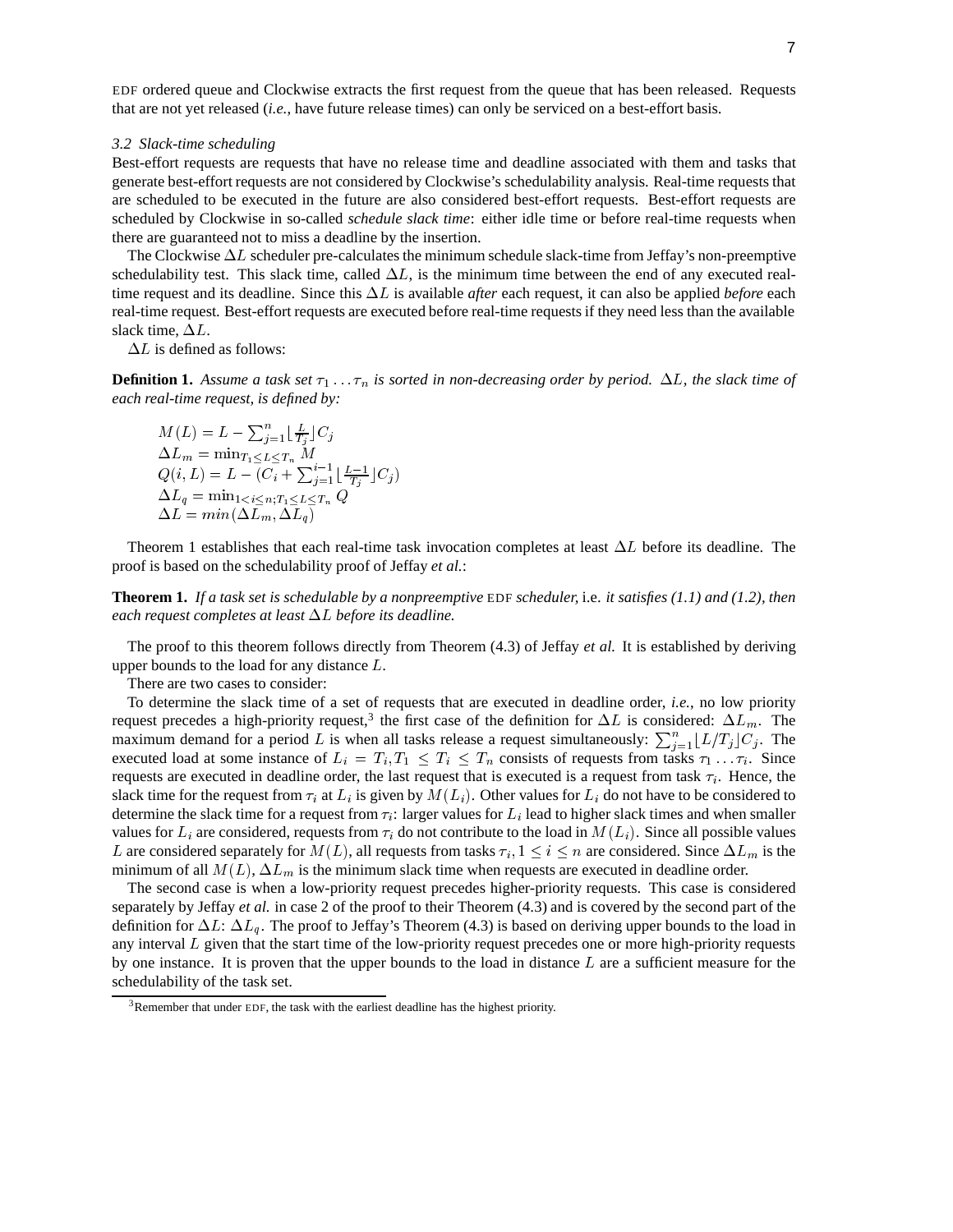Assume a request from task  $\tau_i$ ,  $1 \le i \le n$  is invoked at  $t = -1$  and at  $t = 0$  requests from all tasks with shorter periods than  $T_i$  are released. The request from task  $\tau_i$  cannot be preempted. All requests from tasks  $\tau_k$ ,  $T_k < T_i$  that are released at  $t = 0$  are invoked *after* the request from  $\tau_i$  finishes. Hence, because of EDF scheduling, the minimum slack time after the execution of a request from task  $\tau_k$  to its deadline is represented by  $L_k - (C_i + \sum_{i=1}^k \lfloor (L_k - 1)/T_j \rfloor C_j)$  and  $L_k = T_k + 1$ , *i.e.*,  $Q(i, L_k)$ . Since the tasks are scheduled through EDF, the request from task  $\tau_k$ , having the largest period, is also the last request that is executed.

Any of the tasks  $\tau_k$  that can be hindered by the servicing of a request from  $\tau_i$  out of order has a period  $T_k$ that is at least one instance shorter than the period of  $T_i$ . All tasks  $\tau_i$  except for task  $\tau_1$  are considered for out of order scheduling.<sup>4</sup> The minimum of  $Q(i, L_k)$  represents the minimum slack time after the invocation of a request from task  $\tau_k$  when preceded by any other request from task  $\tau_i$ ,  $T_i < T_k$ . Since  $\Delta L_q$  iterates over *all* tasks i and distances L in  $Q(i, L)$ ,  $\Delta L_q$  represents the minimum time to a request deadline when any other request is scheduled out of order.

Since  $\Delta L$  is defined as the minimum of all possible slack times of the two cases, each task request finishes at least  $\Delta L$  before its deadline.  $\Box$ 

To apply the  $\Delta L$  scheduling technique, each disk in Clockwise maintains two parameters per disk: the slack time  $\Delta L$  and the remaining slack time  $\Delta L_r$ . Whenever the remaining slack time  $\Delta L_r$  is larger than the expected service time of a best-effort request, the best-effort request is given precedence over real-time requests. Only when none of the best-effort requests can be scheduled in slack time, real-time requests are considered for execution. These real-time requests are, when activated, executed in a long burst of requests. When the real-time queue is empty again, or when only real-time requests are queued that are scheduled to be executed in the future,  $\Delta L_r$  is replenished with  $\Delta L$ .

While developing the  $\Delta L$  technique, we learned that knowing the slack time  $\Delta L$  is fundamental in scheduling a mixed real-time and best-effort load non-preemptively. If a non-preemptive deadline-dynamic scheduler does not use the  $\Delta L$  (or equivalent) technique, arbitrary real-time deadlines can be missed.

### *3.3 Best-effort scheduling*

It is not difficult to think of a task set that leads to a value for  $\Delta L$  of 0 (*i.e.*, there is no slack time in the schedule). In this case it is impossible to schedule best-effort requests and such requests starve until one of the real-time tasks leave the system. Even when the system is idle, *i.e.* no real-time task has released a request, Clockwise cannot schedule best-effort requests, because the moment a best-effort request is started, a worst-case load may be released by the real-time tasks.

Best-effort requests can be scheduled by a simple periodic real-time server [7] to avoid starvation. This real-time server behaves much like a container for the best-effort requests: scheduled best-effort requests are assigned a release time and deadline in relation to the QoS guarantees that are given to the periodic server. When a periodic real-time server is started, it is given a slice and a period, much like the QoS guarantees that are given to tasks through USD [2, 1].

#### *3.4 Complexity issues*

To understand the complexity issues of our scheduler it is important to differentiate between three phases: mode changes, request insertion and the request dispatcher. A mode change happens when a task enters or leaves the system.

The mode change admission test is a computational expensive operation: Condition (1.2) is of complexity  $O(n^3)$ . Condition (1.1) is simpler and is of complexity  $O(n)$ . Fortunately, the conditions only need to be evaluated whenever a new job enters or leaves the system. When a jobs leaves the system, condition (1.2) needs to be re-evaluated to calculate a new value for  $\Delta L$ . Also, it is not expected that more than 20 real-time streams are served per disk. This means that even though the algorithm is of complexity  $O(n^3)$ , it does not a long time to determine the schedulability of the task set.<sup>5</sup>

To insert a real-time request into the request queue, Clockwise first assigns a deadline and a release time to the request. Next, the request is inserted in the real-time queue, which is ordered on deadline. Since the

<sup>&</sup>lt;sup>4</sup>Requests from task  $\tau_1$  cannot be scheduled out of order.

 $5$ Also note that one only needs to evaluate the scheduling points, rather than all instances of L.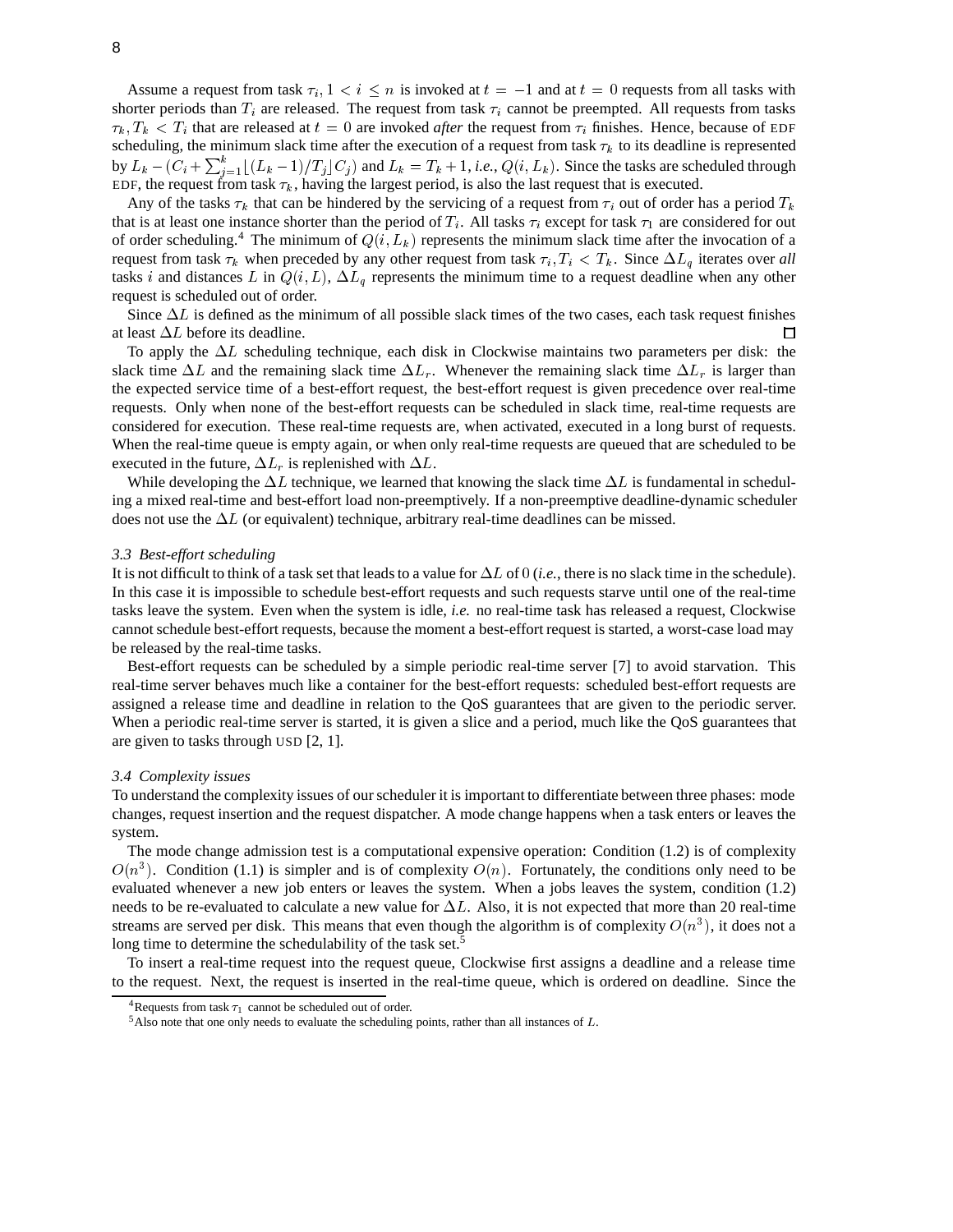The dispatcher is of complexity  $O(1)$ . The scheduler only needs compare the expected service time of a best-effort request (if there is one) against the remaining slack time  $\Delta L_r$ .

#### 4. PERFORMANCE

To understand the performance implications of a mixed-media load that is scheduled on a set of disks, we carried out a set of performance experiments on both a simulator and a real Clockwise. The aim of the performance experiments was to compare the latency for best-effort requests when a mixed-media load is scheduled by three different deadline-dynamic real-time disk schedulers. We compared our  $\Delta L$  scheduler to a scheduler that is loosely based on the Symphony disk scheduler (the LST scheduler)  $[20, 21]$ , and an EDF scheduler that does not prioritize best-effort I/O requests. The LST scheduler calculates a latest-start time for a released request and schedules a best-effort request before a real-time request if it finishes at or before the real-time request.

We expected that using the LST scheduler would lead to the lowest best-effort latencies at the expense of an occasional deadline miss. We expected the EDF scheduler to yield the worst best-effort latencies. In reality, however, there was more nuance: for light to moderate real-time loads, the LST and  $\Delta L$  scheduler produced comparable performance results, with a slight advantage for the LST scheduler. For high to extreme realtime loads, the  $\Delta L$  scheduler yielded (much) better results compared to the other schedulers. Standard nonprioritizing EDF yielded the worst results, with the exception of extreme real-time loads: in this case EDF produced better results than the LST scheduler. The reason for the bad LST results for extreme real-time loads is primarily because of its inefficient disk arm behavior. We never experienced a real-time deadline miss because of the small best-effort request sizes. In the remainder of this chapter we elaborate on the experiments.

The performance experiments consisted of two parts: off-line, trace-driven simulations and on-line measurements in a true Clockwise. The off-line experiments allowed us to learn of the long term behavior of a system that is scheduled by the  $\Delta L$  scheduler. The on-line experiments helped us validate the simulation results in a real system.

The off-line performance experiments are performed in a Clockwise simulator. This simulator implements dynamic partitions and uses the Clockwise schedulability test and scheduler to schedule simulated I/O requests. The back-end consists of a software model of three parallel Quantum Atlas-II disks, which are connected by separate SCSI-II buses to a host machine. The simulated hardware behaves much like the real hardware. The simulated disks simulates heads, tracks, sectors, rotational speed and head positions. The SCSI part simulates data transfers over the SCSI bus.

Our simulator does not simulate the Quantum Atlas-II's disk cache. Clockwise cannot cope with disk caches anyway because these caches obfuscate the actual disk behavior – when Clockwise boots, it disables the read and write caches on the disks. Consider for example, a write to a disk with a disk cache enabled. The disk signals that the operation has completed as soon as the data has arrived in the disk cache. The disk flushes its cache whenever the disk is idle or the disk cache is required for another operation. Since Clockwise has its own idea of when the disk is idle and knows how long an operation requires, these flush operations may influence the service times of future disk requests and, hence, may lead to deadlines misses. Also, given that we read and write blocks of 1 MB each for high bandwidth applications, the disk cache is of limited use anyway because of its small size: the advantages of disk read-ahead for one stream is nullified by the transfer of other streams. As an optimization, Clockwise can enable the disk caches when there is no real-time traffic available in the system.

For the performance experiments, a real-time load was synthesized based on Motion-JPEG video streams and CD-quality audio streams. In particular, two types of Motion-JPEG compressed video streams were used with average bandwidth requirements of 817 KB/s and 245 KB/s. The audio stream used 172 KB/s. Each audio and video stream was modeled by a separate application inside the simulator that injected I/O requests into the simulator whenever a request was due. The modeled continuous-media applications operated independently of each other. For each run of the experiments either an 817 KB/s video stream or a 245 KB/s video stream was added to the real-time task set. In all cases, each video stream was accompanied by a CD-quality audio stream.

<sup>&</sup>lt;sup>6</sup>Notice the word *loosely*: we have **not** compared our system with Symphony!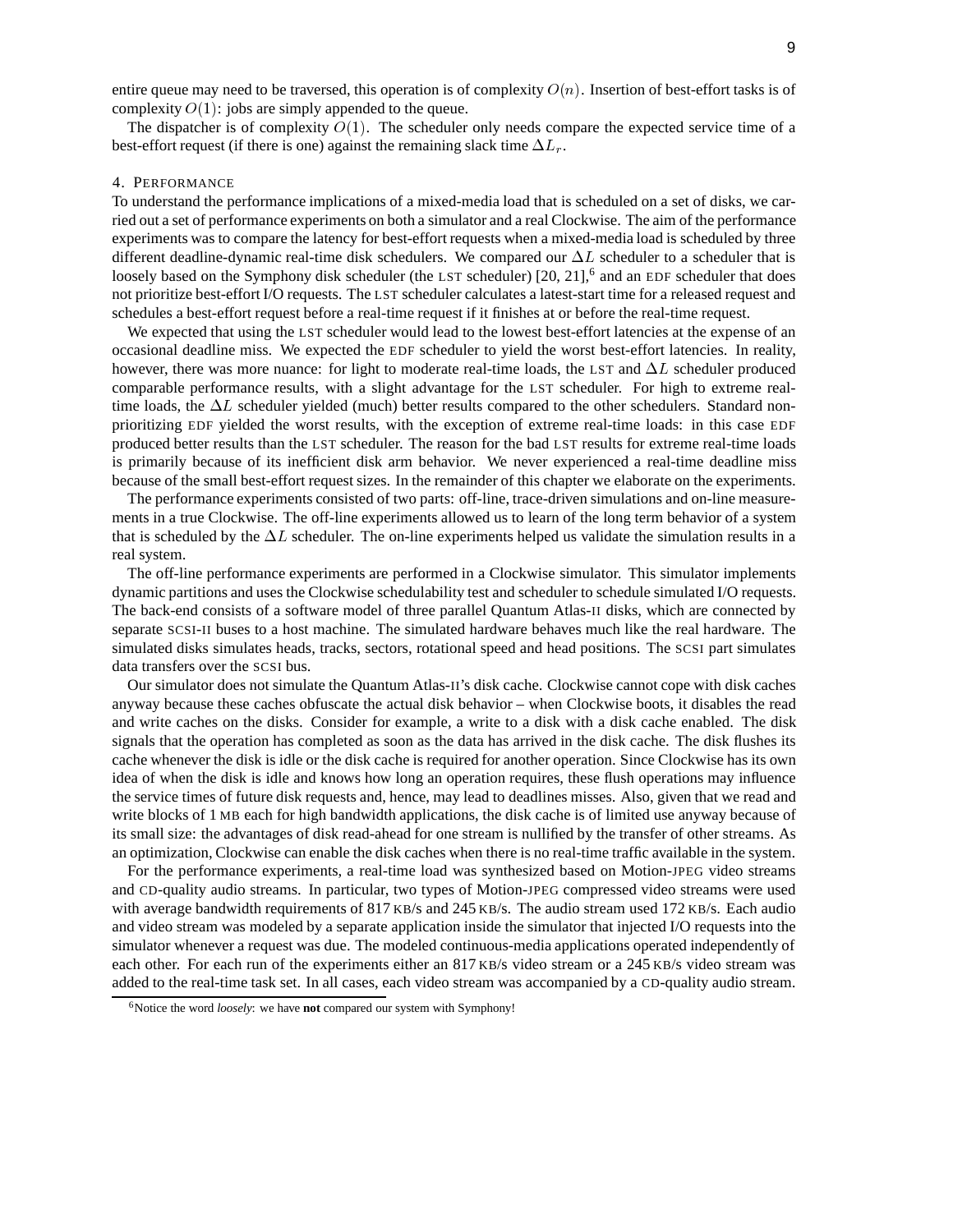As Jeffay *et al.* already pointed out that 'It is possible to conceive of both *schedulable* task sets that have a processor utilization of 1.0, and *unschedulable* task sets that have arbitrarily small processor utilization' [12]. Especially when short period tasks are combined with tasks that require a long service time, the schedulability of a resource that is scheduled non-preemptively quickly deteriorates. To prevent this from happening in the experiments, continuous-media application block sizes were chosen that lead to request periods that are the same order of magnitude for all applications ( $\approx 1$  second).

### 4.1 Block assignments and  $\Delta L$

Three different continuous-media file-block allocations were simulated: 'rotation', 'random' and 'memory optimized'. In the 'rotation' assignment, continuous-media file blocks were distributed to all three disks (*i.e.* striped) such that if block n was assigned to disk d, block  $n + 1$  was assigned to disk  $(d + 1)$  mod 3. The continuous-media data itself was stored on the fastest disk zones. The 'random' assignment also distributed file blocks to all disks, but did not store blocks consecutively. Instead blocks were assigned to random locations to measure the influence of seeks on the overall performance.

We included the 'memory optimized' experiment to measure the effect of a different type of block allocation on the scheduling results. The 'memory optimized' file-block assignment only used a single disk per dynamic partition for storing the continuous-media file blocks.<sup>7</sup> To distribute the continuous-media real-time load approximately evenly across all disks, the 817 KB/s video stream was duplicated on two disks. The other dynamic partitions were stored on a single disk.

The user block sizes were fixed at 1 MB for the 817 KB/s video stream, the other video stream and audio stream used 256 KB block sizes. Figure 2 shows the relation between the available minimum slack time  $\Delta L$ (on any of the disks) and the used block size and file-block allocation policy.

Each disk in the 'rotation' file-block assignment only required service approximately every 3 seconds, so when only a single stream is played, the minimum slack time is slightly less than this 3 seconds. The 'memory optimized' assignment required a disk to service a request every second, which means that the  $\Delta L$  slack time is considerably less than in the 'rotation' experiment. The 'memory optimized (large buffers)' experiment shows the  $\Delta L$  slack-time implications when twice as large buffers were used in the 'memory optimized' experiment: since the period of a task doubled to approximately 2 seconds, the schedulability improved of the disks improved and the available  $\Delta L$  slack time doubled.

The figure shows that the three parallel Quantum Atlas-II disks can service between 15.6 MB/s and 21 MB/s without missing deadlines depending on the used application block size and the file-block allocation. The maximum measured sequential performance of the three parallel Quantum Atlas-II disks is approximately 25.3 MB/s [5], so when scheduling parameters are chosen right, a fairly large fraction of the available bandwidth can be used to service real-time I/O requests.

#### *4.2 Best-effort load*

To measure the best-effort latencies in our environment, earlier recorded disk traces were used to generate a best-effort load on our simulator. The traces consists of a disk load from real systems at HP Laboratories and UC Berkeley. The traces were recorded between April and May 1992. For our experiments, we used the disk traces from HP. In particular, we used the traces from the machine CELLO since this was the busiest machine.

The CELLO disk trace describes all disk requests for a set of 8 disks that were connected to the host file server by a SCSI-2 bus and FiberLink connections. The disks contained a NFS file system, swap, news, source directories, and private user directories. The file systems were used by a large group of computer scientists. Throughout the entire trace period almost 30,000,000 I/O requests were executed, with an average of 0.67 request per second. More detailed information on the traces can be found in Wilkes *et al.* [24] and Ruemmler *et al.* [19]. To limit the trace duration, we selected the busiest day from the CELLO trace. On June 1st, 1992, a total of 801,007 requests were executed on the 8 disks, with a peak loads of almost 3,000 I/Os per minute.

Each disk from the CELLO trace was assigned a private dynamic partition that was laid out on all three disks to distribute the best-effort load evenly across all (simulated) Quantum Atlas-II disks. The best-effort dynamic

 $7$ The experiment is called the 'memory optimized' experiment because it has less memory requirements compared to the other experiments. Bosch [5] elaborates on memory usage and data layouts.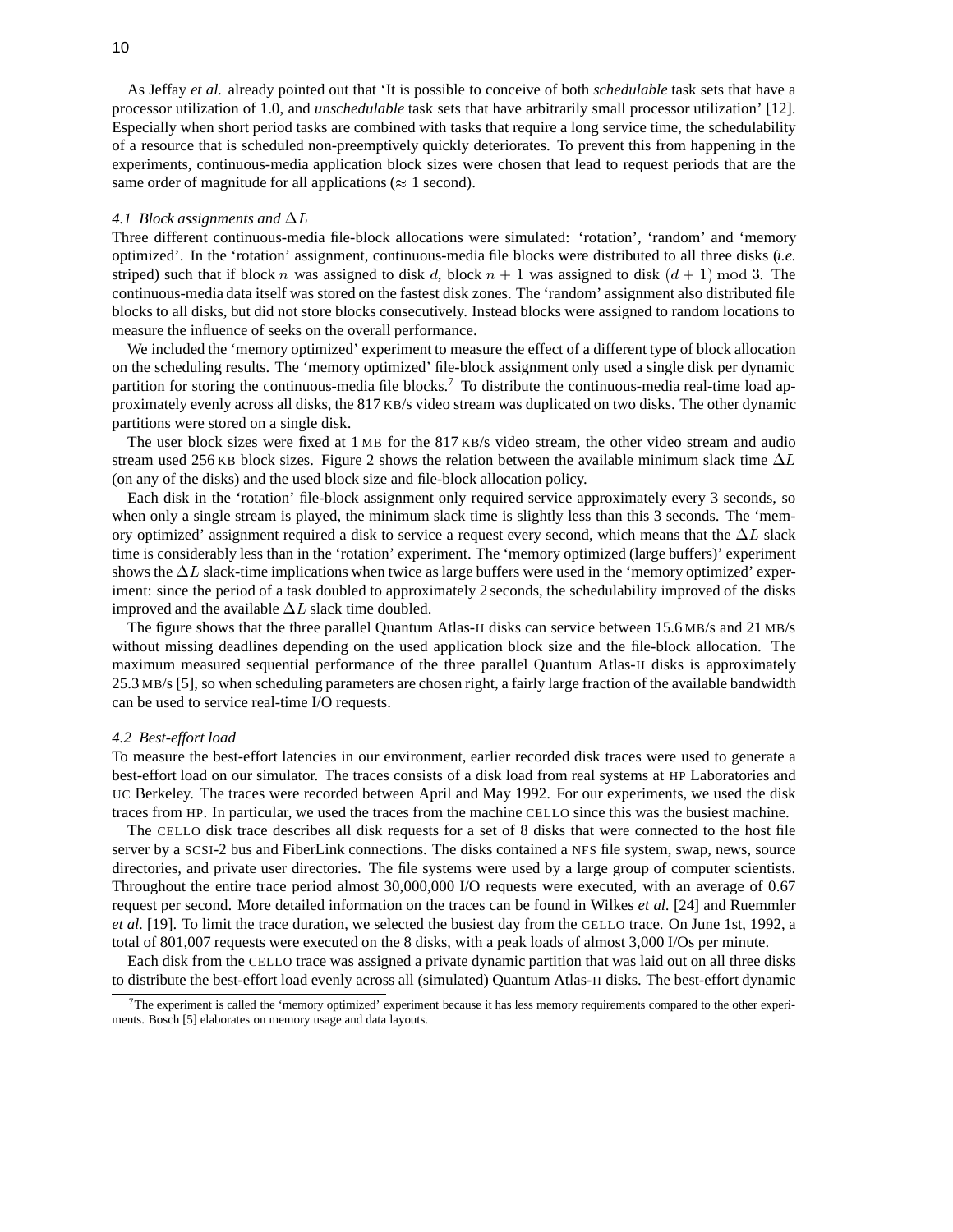

Figure 2: Aggregate real-time load and  $\Delta L$ .

partitions were assigned to the slower disk zones, since the I/O time of a request is dominated by the seek and rotational delay rather than raw disk performance. Also, each CELLO disk was implemented by a separate simulator application. The best-effort applications first read a trace record from the trace file, wait until the request is due and inject the I/O request at the correct time into the simulator. When the operation completes the latency of the request is recorded in a statistics library. The best-effort application ran concurrently with the real-time applications.

The three disk schedulers, EDF, LST and  $\Delta L$  order the requests in the same manner. Real-time requests are inserted in the real-time queue as is described in Section 3.4. The LST scheduler calculates the latest start time of a request by analyzing already queued real-time requests.

The three schedulers differ in the way requests are de-queued. The standard EDF scheduler gives precedence to real-time requests. The standard EDF scheduler considers best-effort requests, only when there are no more real-time requests available. The LST scheduler schedules best-effort requests if the current time plus the expected service time of the best-effort request is less than or equal to the latest start time of the first queued real-time request. The  $\Delta L$  scheduler considers best-effort requests if there is slack time available as noted by  $\Delta L_r$ . When  $\Delta L_r$  is exhausted, only queued real-time requests are considered. As described before,  $\Delta L_r$  is replenished when the real-time queue is empty.

#### *4.3 'Rotation' and 'random'*

Figure 3 (top-left) shows the average best-effort request latency in relation to the real-time load for the three schedulers with the 'rotation' block assignment. This figure shows the average best-effort latency for only one of the eight available CELLO disks, but is representative for all disks. The Y-axis represents the average best-effort latency in milliseconds (on a logarithmic scale), the X-axis represents the aggregate real-time load.

The figure shows that when best-effort traffic is not prioritized (the standard EDF scheduler), best-effort latencies quickly increase. Clearly, not giving priority to best-effort requests leads to long delays.

Both the LST and  $\Delta L$  disk scheduler maintain low best-effort latencies for low to moderate real-time loads. For both schedulers there is sufficient schedule slack-time available to service all of the best-effort traffic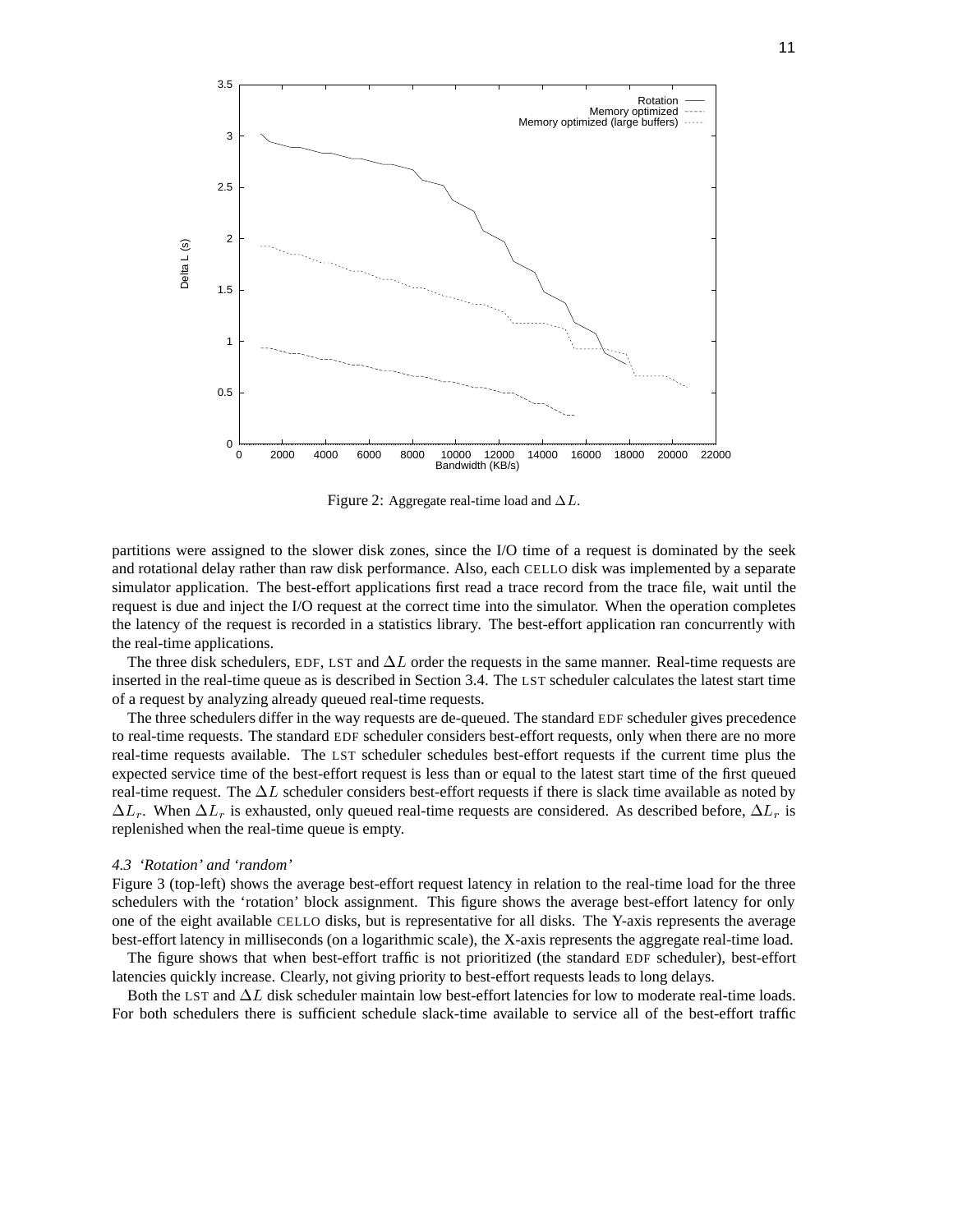

Figure 3: From left to right and top to bottom: CELLO disk 0 measured best-effort latencies vs. real-time load for the 'rotation', 'random', 'memory optimized', and 'memory optimized (large buffers)'.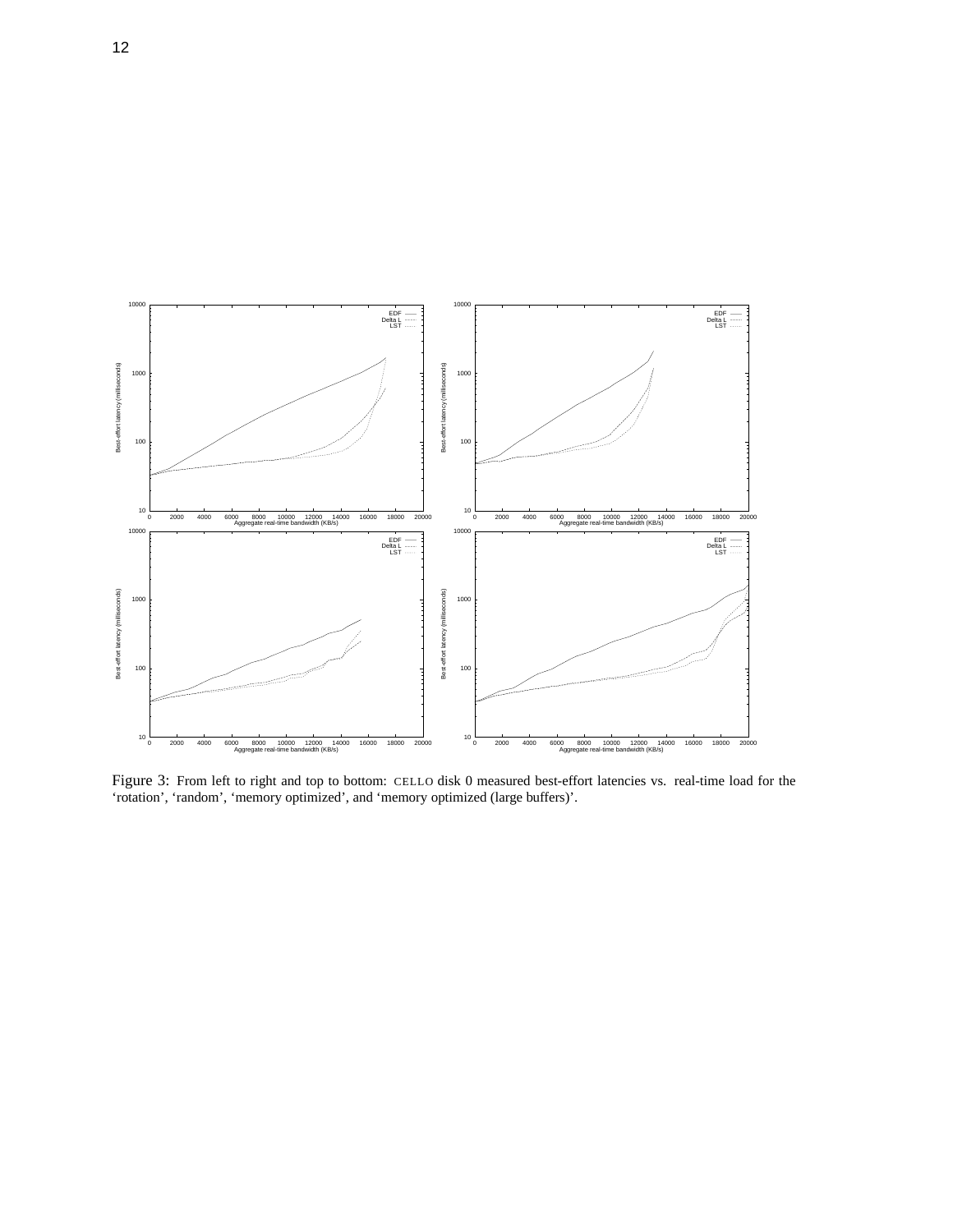before executing the real-time requests. The reason why the LST scheduler behaves slightly better than the  $\Delta L$  scheduler for moderate real-time loads is that LST allows more best-effort requests to be scheduled before real-time requests than  $\Delta L$ . Since  $\Delta L$  is the *minimum* of the available slack time, a real-time request may be activated earlier by the  $\Delta L$  scheduler than is indicated by the request's latest start time. However, the LST disk scheduler may start to miss deadlines beyond a moderate real-time load since it can start a best-effort request when there is no slack time available.<sup>8</sup> The  $\Delta L$  scheduler is more conservative than the LST scheduler, but this scheduler guarantees that it never misses real-time deadlines.

For high real-time loads, the LST disk scheduler performs worse than the  $\Delta L$  scheduler and, to a lesser extent, worse than the standard EDF scheduler. The reason for this is that the LST uses slack-time inefficiently. In our version of the LST scheduler, the latest start time of a request is calculated by subtracting the worst-case execution time for a request's deadline or latest start time of the next request, whichever is earlier. In practice, the actual service time is less than the worst-case service time. So, when a real-time request completes, a small slack period remains until the next real-time request's latest start time. This small slack period is just enough to execute one or two best-effort requests. To execute such a best-effort request, the disk arm needs to be repositioned on the disk area that holds the best-effort data, and when the request has been executed, the arm needs to be repositioned on the real-time area. The seek time fraction of the total request's service time is substantial.

The  $\Delta L$  scheduler executes real-time requests and best-effort requests in separate bursts. As long as  $\Delta L_r$ has not yet been exhausted, the  $\Delta L$  scheduler keeps executing best-effort requests on the best-effort data areas. When  $\Delta L_r$  is exhausted, all of the queued real-time requests are executed in a single burst, simply because  $\Delta L_r$  is not replenished until all of the real-time requests are executed. Since the best-effort data areas are clustered together for the experiment, the time to perform two long seek operations to the best-effort zones is divided over a larger number of best-effort requests.

We performed an experiment with randomly placed dynamic partition blocks. Given that the  $\Delta L$  scheduler optimizes for best-effort requests that are located close to each other, a random block allocation must reduce the best-effort performance differences between the LST scheduler and the  $\Delta L$  scheduler.

Figure 3 (top-right) presents the best-effort latencies of all three schedulers versus the aggregate real-time load. There are three important effects to be noticed. The maximum schedulable load is less than for the 'rotation' assignment, the best-effort latencies are in all cases worse than in the 'rotation' assignment and the performance differences between the LST and  $\Delta L$  scheduler are indeed less pronounced. The reason that the maximum schedulable load is less is because a random block placement policy stores some of the continuousmedia file blocks on the inner (and slower) zones of the disk. Since Clockwise assumes worst-case execution times for its schedulability test, it uses the service times from the inner zones rather than the outer zones; *i.e.*, the disks can schedule fewer real-time tasks. The best-effort latencies are in any case worse than the 'rotation' assignment because the disk needs to seek more to find the best-effort data.

Since locality of reference disappeared, the  $\Delta L$  scheduler also needs to perform many seek operations, thereby wasting precious slack time. The best-effort latencies of the  $\Delta L$  scheduler were almost identical to those of the LST scheduler, with the remark that the LST scheduler still performed better for moderate real-time loads for the aforementioned reasons.

#### *4.4 'Memory optimized'*

The 'memory optimized' continuous-media file-block allocation experiment used audio and video files that were stored on dynamic partitions on single disks. The 817KB/s and 172 KB/s video and audio files were duplicated to two disks (disk 0 and 1); the third disk contained the 245 KB/s and another 172 KB/s audio stream (disk 2). For each run of the simulator a combined audio and video stream for either disk 0, 1 or 2 was added to the task set. Given that the load on disk 0 and 1 is slightly higher than that of disk 2, these disks became hot-spots. The reason for performing this particular experiment is to verify that the earlier results also hold for non-striped data.

Figure 3 (bottom-left) shows the best-effort latencies against the aggregate real-time load for the 'memory

<sup>&</sup>lt;sup>8</sup>We did not experience such occurrences during our simulations. The best-effort requests we executed (UNIX disk I/O with requests of 4 KB each) were too small to cause deadline misses. Only when large best-effort requests were used, the LST scheduler missed deadlines.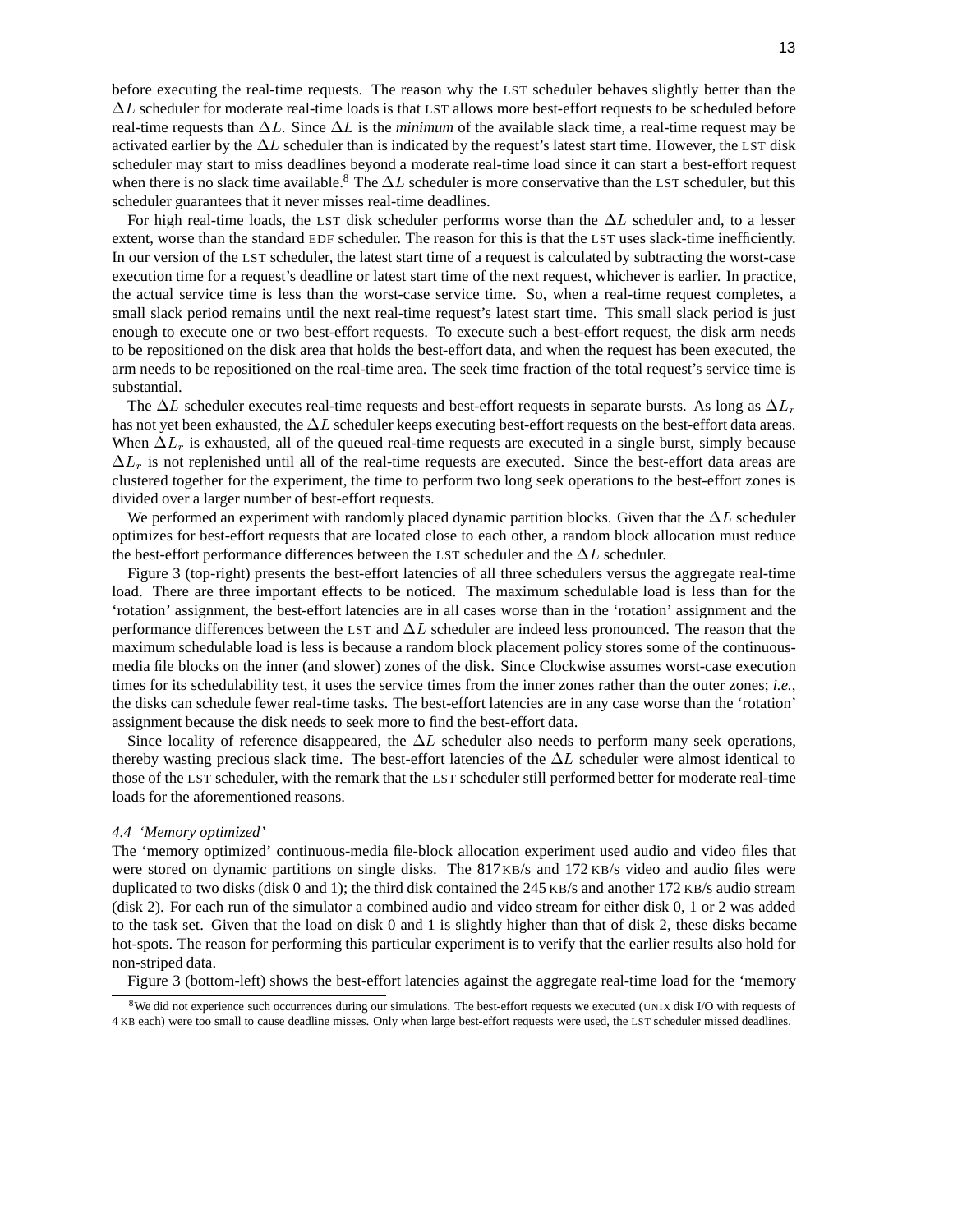optimized' performance experiment. It shows that fewer real-time streams were schedulable, as is also indicated in Figure 2. The reasons for this are that the task periods had been reduced by two-thirds since only single disks were used to service continuous-media files, and because disk 0 and 1 had a slightly higher load ( $\approx$  +7%) compared to the 'rotation' assignment. This also implies that there was less slack time available on these disks to service best-effort requests.

The second difference between the memory-optimized and rotating assignment is that the performance differences between the LST scheduler and  $\Delta L$  scheduler are less pronounced. This is because there is ample slack time (simply because there is less real-time load) on the disks to schedule the best-effort requests. Only the best-effort requests that were served by the disk 0 and 1 suffer because of the higher load of these disks: their request latencies deteriorate.

The memory-optimized experiment was re-executed, but now with twice as large memory buffers to measure the effects of larger values for  $\Delta L$ . Instead of using a 1 MB block size for the 817 KB/s video stream, this video stream was played with 2 MB blocks, the 245 KB/s and all of the audio streams were assigned 512 KB blocks instead of 256 KB blocks. The effect of the larger buffers on  $\Delta L$  is shown by the curve labelled 'Memory optimized (large buffers)' in Figure 2. The precomputed slack time nearly doubled in most cases. Also, the schedulability of the disks improved because of the longer periods.

Figure 3 (bottom-right) shows the best-effort latencies versus the aggregate real-time bandwidth in the memory-optimized block assignment with large blocks. It shows that all scheduling effects are similar to what happens in the earlier described 'rotating' and 'memory optimized' block assignment. For light to moderate real-time loads, LST performs better, for extreme real-time loads the  $\Delta L$  scheduler behaves much better. When there is a high real-time load, there is little slack time available and when requests are scheduled by a LST scheduler, lots of precious time is wasted on disk-seek operations. Also, the measured best-effort latencies in the memory optimized assignment with large transfer buffers are lower than the measured best-effort latencies when small transfer buffers are used.

#### *4.5 On-line measurements*

To learn of the performance of a system only through simulations is dangerous. Subtle implementation details can influence final performance numbers, and wrong conclusions can be drawn from the simulations.

We performed a reality check by re-executing a part of the trace-driven off-line simulations on a real Clockwise. The Nemesis version of Clockwise was set up, to match the configuration that was used for the simulations. The continuous-media dynamic partitions were laid out identically to the 'rotation' assignment. The load from each CELLO disk is generated by separate Nemesis applications that issues I/O requests at the correct time to Clockwise. The continuous-media applications are implemented as applications that periodically issue (large) I/O requests to Clockwise.

To limit experimentation time, we selected only the busiest part from the simulation trace with approximately 20 minutes of best-effort I/O requests. Throughout this 20 minute period, a total of 53,752 best-effort I/O requests were executed on CELLO and the peak load was 207 I/Os per second. The reason for only analyzing 20 minutes is because one needs to wait in real-time for the results. Since we evaluated every scheduler with 40 runs (*i.e.* 40 different real-time loads), we evaluated a total of 40 hours of traces.

Figure 4 presents the performance differences between a real and a simulated Clockwise. In all cases the performance of the real Clockwise only differs minimally from the simulated version, which implies that for this particular combined load the earlier conclusions are valid. The performance differences are caused by short-cuts that we took in the disk simulator. The reason why the figures do not resemble the measured latencies as are shown in Figure 3 (top-left) is because we only compared the best-effort latencies for a short and busy period from June 1st.

## 5. SUMMARY AND CONCLUDING REMARKS

We have presented Clockwise and  $\Delta L$  scheduling. Clockwise is a QoS-aware logical volume manager, a data structure that we have called a dynamic partition. The  $\Delta L$  deadline-dynamic scheduler makes sure that all real-time tasks that are admitted by Clockwise's schedulability test, meet their request deadlines. Also, the  $\Delta L$ scheduler gives precedence to (unscheduled) best-effort requests when there is pre-computed schedule slack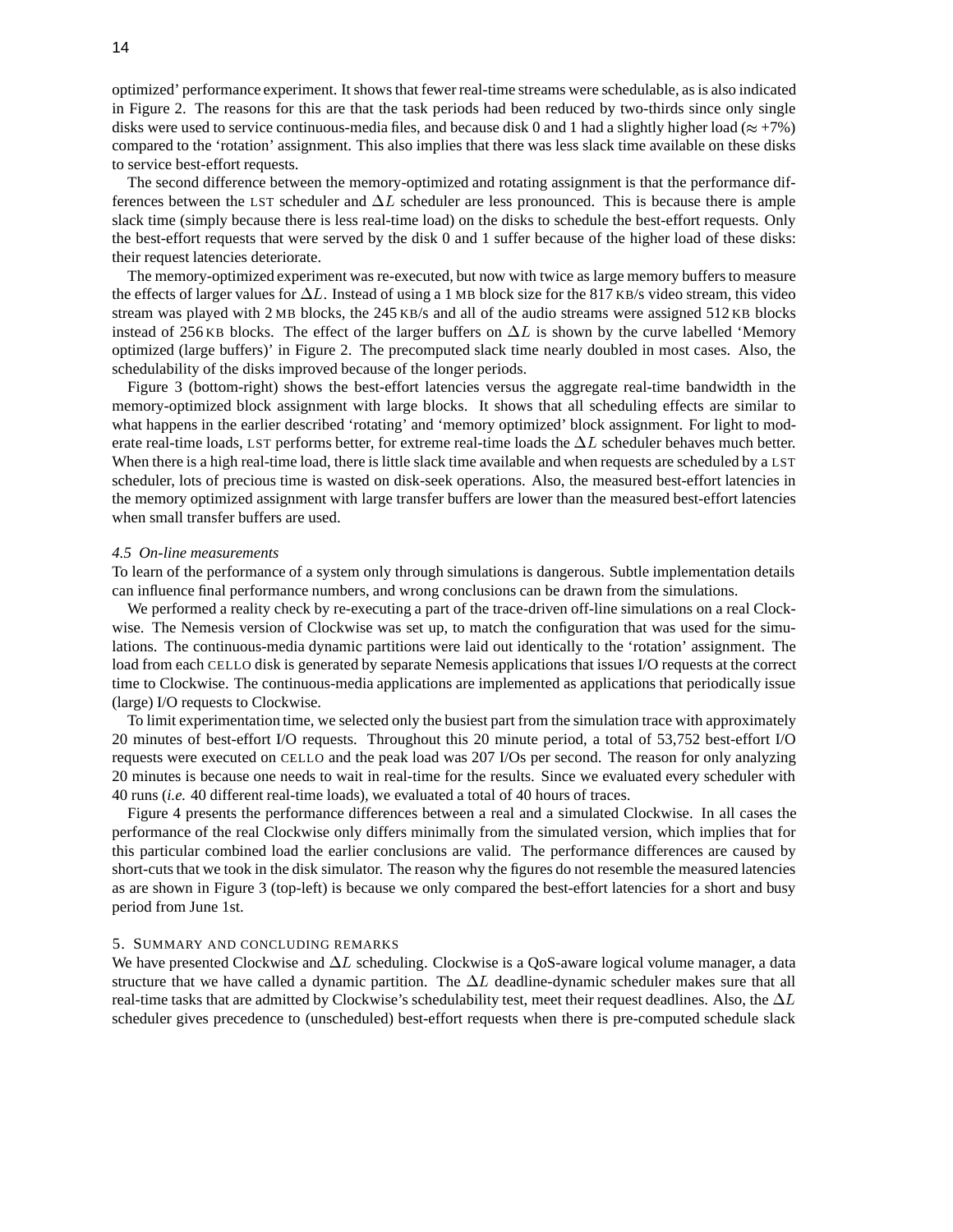

Figure 4: Measured and simulated performance on CELLO disk 0. From left to right and top to bottom: the EDF, LST and  $\Delta L$  scheduler.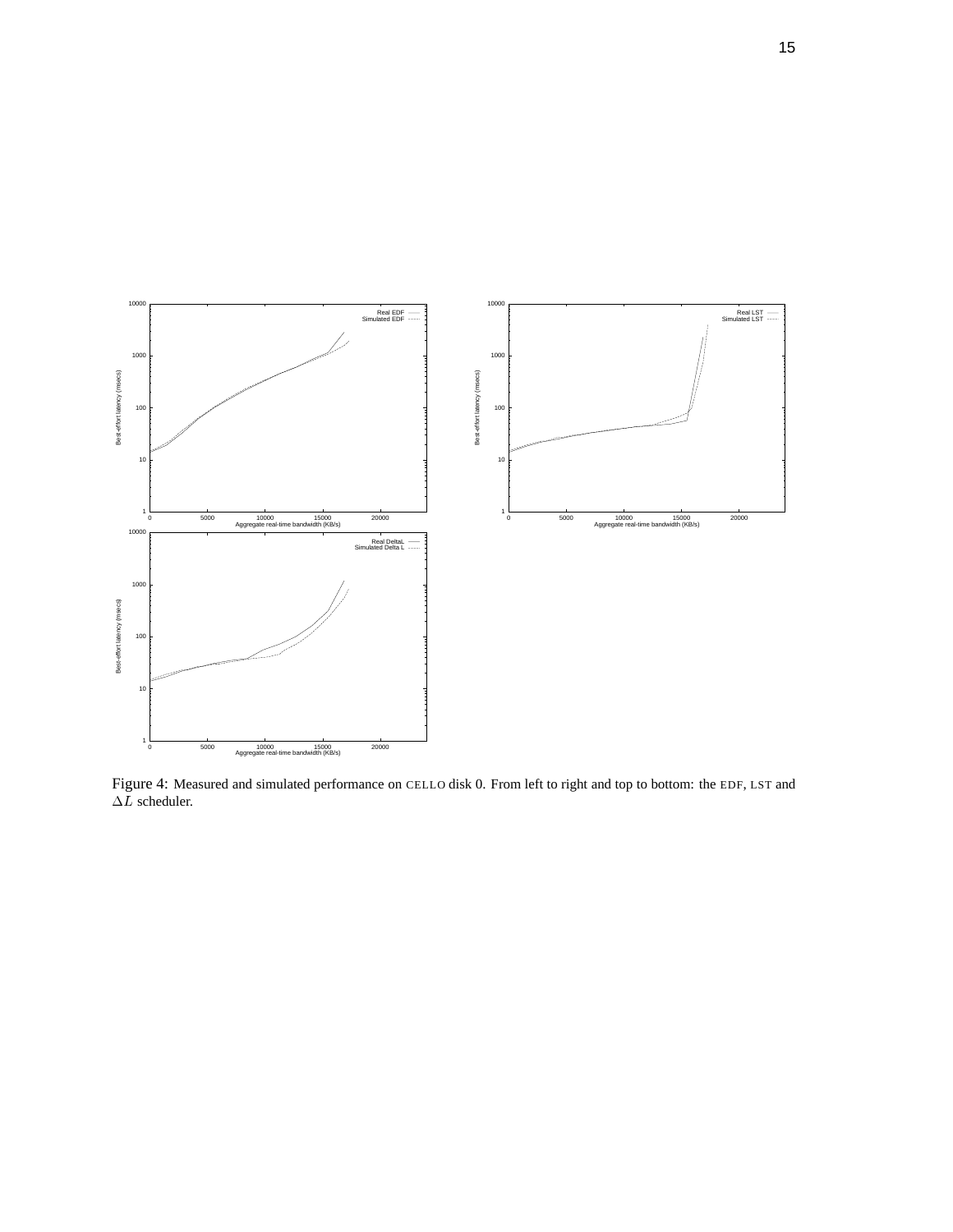time available. It does this in such a manner that none of the real-time requests miss a deadline.

Clockwise's performance has been measured in both a simulator and in a real system. It is shown that when the best-effort latencies of three schedulers are compared (standard EDF, LST and  $\Delta L$ ), both the LST and  $\Delta L$ scheduler maintain reasonably low latencies for best-effort requests for light to moderate real-time loads (with a slight advantage for the LST scheduler at the expense of not being able to guarantee deadlines. For extreme realtime loads, however, using the  $\Delta L$  scheduler leads to (much) lower best-effort latencies when compared to the LST scheduler. This is because the LST scheduler wastes much slack time on seek operations. By showing that the simulated performance matches the performance in an actual system, the simulation results are validated.

The Linux version of Clockwise is publicly available through our web-site.<sup>9</sup>

## ACKNOWLEDGEMENTS

We would like to thank Richard Golding of HP Laboratories and Martin Kersten of CWI for commenting earlier drafts of this paper.

16

 $9$ http://www.huygens.org/ $\sim$ peterb/clockwise.html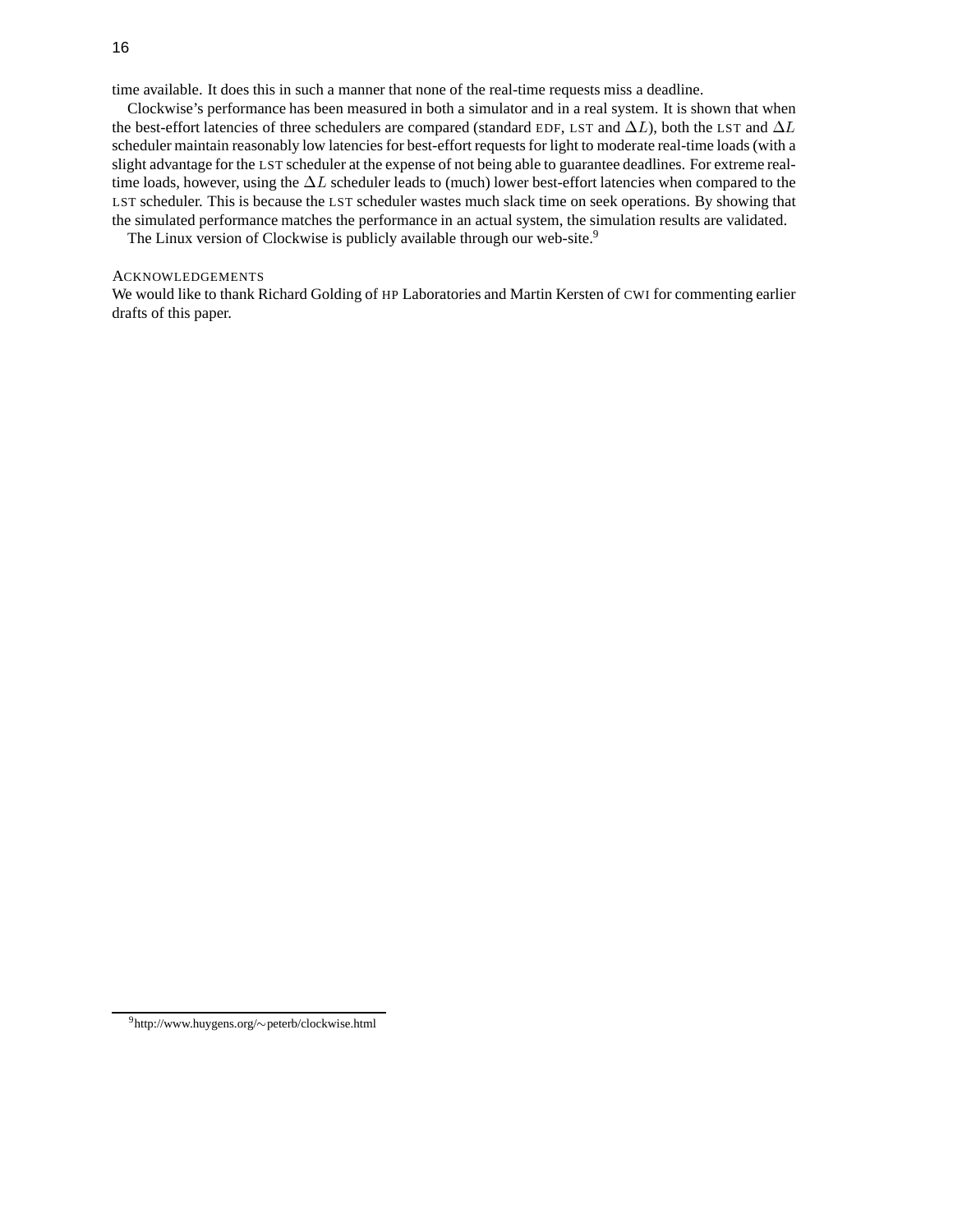# References

- 1. Paul Barham. A Fresh Approach to Filesystem Quality of Service. *7th International Workshop on Network and Operating System Support for Digital Audio and Video* (St. Louis, Missouri, USA), pages 119–128, May 1997.
- 2. Paul Ronald Barham. *Devices in a Multi-Service Operating System*. PhD thesis. Churchill College, University of Cambridge, July 1996.
- 3. Willian J. Bolosky, Joseph H. Barrera, Richard P. Draves, Robert P. Fitzgerald, Garth A. Gibson, Michael B. Jones, Steven P. Levi, Nathan P. Myhrvold, and Richard F. Rashid. Tiger Video Fileserver. *Sixth International Workshop on Network and Operating System Support for Digital Audio and Video*. Published as *NOSSDAV'96*, April 1996.
- 4. Willian J. Bolosky, Robert P. Fitzgerald, and John R. Douceur. Distributed Schedule Management in the Tiger Video Fileserver. *Proceedings of 16th ACM Symposium on Operating Systems Principles* (Saint-Malo, France). Published as *Operating Systems Review*, **31**(5), October 1997.
- 5. Peter Bosch. *Mixed-media file systems*. PhD thesis. University of Twente, 25 June 1999.
- 6. Giorgio C. Buttazzo. Chapter 5, Fixed-Priority Servers. In *Hard Real-Time Computing Systems*, pages 109–48. Kluwer, 1997.
- 7. Giorgio C. Buttazzo. Chapter 6, Dynamic Priority Servers. In *Hard Real-Time Computing Systems*, pages 149–81. Kluwer, 1997.
- 8. Wiebren de Jonge, M. Frans Kaashoek, and Wilson C. Hsieh. Logical disk: a simple new approach to improving file system performance. Technical report IR-325. Dept. of Mathematics and Computer Science,Vrije Universiteit, Amsterdam, 1993. Also MIT/LCS/TR-566 at MIT.
- 9. Robert M. English and Alexander A. Stepanov. Loge: A Self-Organizing Disk Controller. *USENIX Conference Proceedings* (San Francisco, CA), pages 237–52. USENIX, Winter 1992.
- 10. Steven Hand. USD *stability problems personal communication*, 1998.
- 11. CrosStor Software Inc. CrosStor Volume Manager. http://www.crosstor.com. CrosStor Software Inc., 1999.
- 12. Kevin Jeffay, Donald F. Stanat, and Charles U. Martel. On Non-Preemptive Scheduling on Periodic and Sporadic Tasks. *Real-Time Systems Symposium*, IEEE TC Real-Time Systems, pages 129–139, 1991.
- 13. John P. Lehoczky and Sandra Ramos-Thuel. An Optimal Algorithm for Scheduling Soft-Aperiodic Tasks in